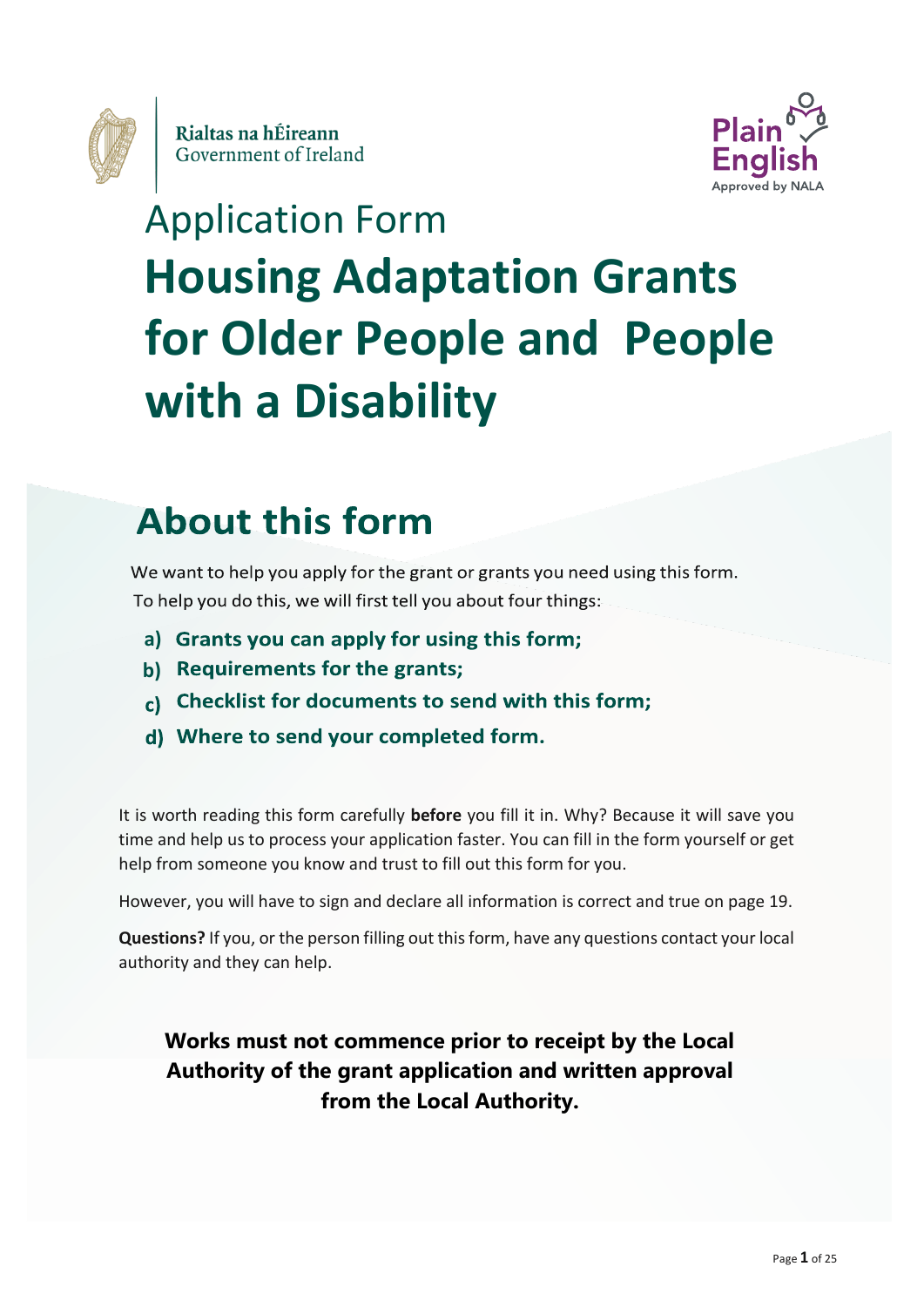#### **a) Grants you can apply for using this form**

There are three grants available for older people and people with disabilities to help make their home safer and easier to get around. The grants are:

## **1. Housing AdaptationGrant for People with a Disability (page 3-4)**

**2. Mobility Aids Grant (page 5)**

### **3. Housing Aid for Older People Grant (page 6-7)**

#### **b) Requirements for the grant**

The person who the grant is for must:

- have the grant application approved **before** the work starts on the home;
- live in the home when the work is completed;
- have their tax affairs in order;
- have tax clearance from Revenue if the grant is for more than €10,000;
- show that the Local Property Tax for the home is in order.

#### **c) Checklist for documents to send with this form**

To make it easier for you to see all the documents you need to send with this form, there is a **checklist** on page 20. Remember, you must send proof of income to see what amount of grant you can get. For grants **1** and **2** you must get a doctor to fill out the Doctor's Certificate section on page 17-18. Read this checklist – ideally before you start filling out the form – **and** make sure you send all the documents along with your completed application form.

#### **d) Where to send your completed form**

You have to apply to your **local authority** using this form for any of these grants. You can fill out this form once and use it to apply for more than one grant. If you have any questions, you should contact your local authority and they can help.

Housing Grants, Fingal County Council, Grove Road, Blanchardstown, Dublin 15.

T: 01-890 5587

E: [housinggrants@fingal.ie](mailto:housinggrants@fingal.ie) 

Deontais Tithíochta, Comhairle Contae Fhine Gall, Bóthar an Gharráin, Baile Bhlainséar, Baile Átha Cliath 15.

T: 01-890 5587

 $\overline{a}$ 

E: [housinggrants@fingal.ie](mailto:housinggrants@fingal.ie)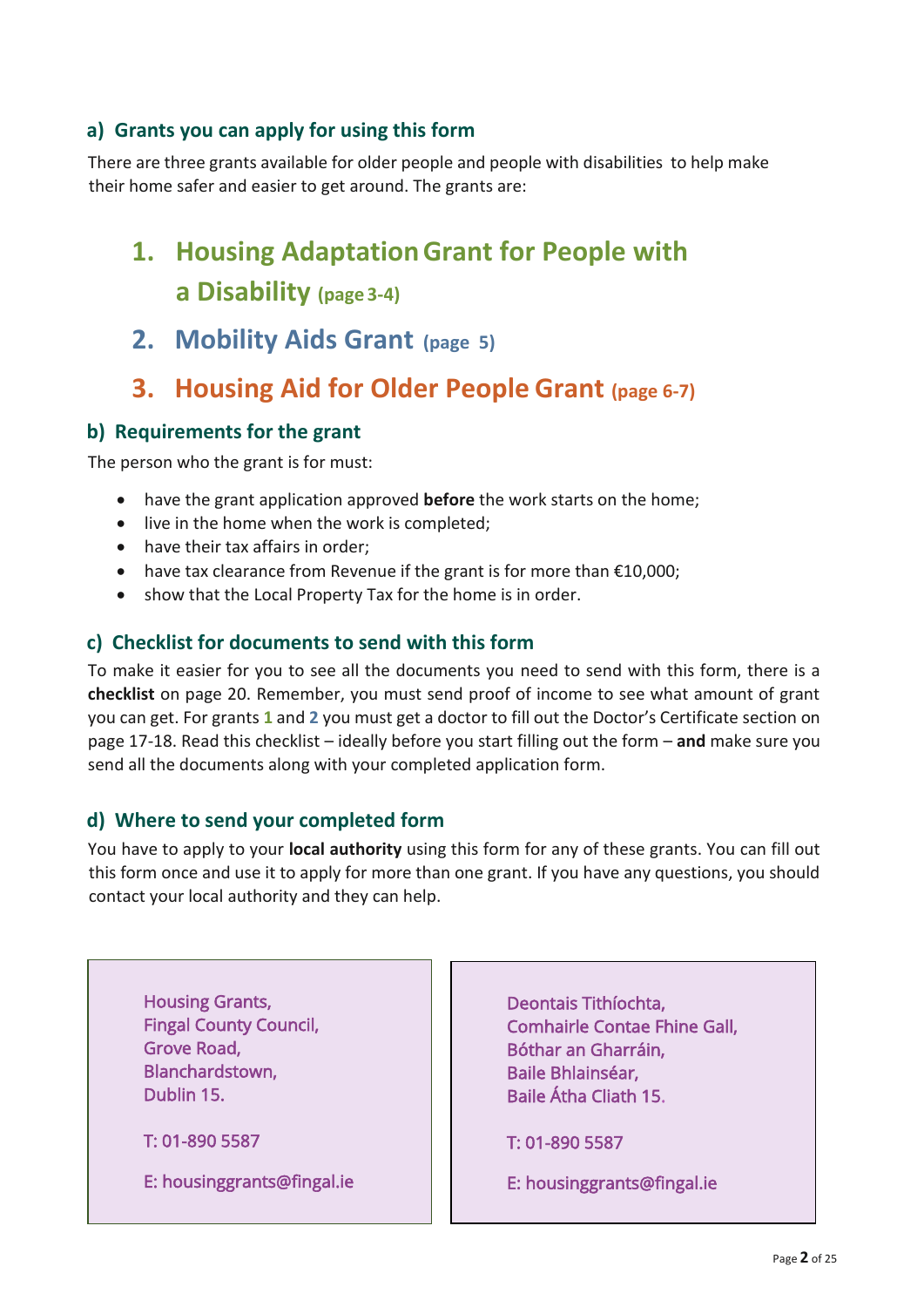## **1 Housing Adaptation Grant for People with a Disability**

#### **Who is this grant for?**

This grant is for people with a physical, sensory, mental health or intellectual disability. It is for big changes you need to make to your home.

#### **What type of home is this grant for?**

Your home can qualify for this grant **if** it is any of the following:

- privately owned (you or your family own it);
- rented from a landlord with a current tenancy agreement registered with the Residential Tenancies Board (RTB) **and** you have the landlord's permission to make the changes;
- provided by an Approved Housing Body (a list of these can be found at [www.housing.gov.ie\)](http://www.housing.gov.ie/);
- a communal residence accommodation where people live together in group homes.

#### **What can I use this grant for?**

You can use this grant to improve access in your home like adding:

- ⚫ a ramp or other ways to access your home;
- grab rails;
- bathroom facilities like an accessible shower or a downstairs toilet;
- a stair lift:
- ⚫ space for wheelchair access;
- ⚫ an extension (typically for a bedroom and/or bathroom to accommodate a person with a disability).

#### **Occupational therapist assessment**

An occupational therapist (OT) will need to assess you if you are applying for any of the

following:

- a big change to the use of a room in your home;
- a stair lift;
- a ramp;
- an extension.

This is to make sure the right work is done in the home to suit your needs.

If you **have** been recently assessed by a HSE occupational therapist, they will give you a copy of your report to send with this completed form.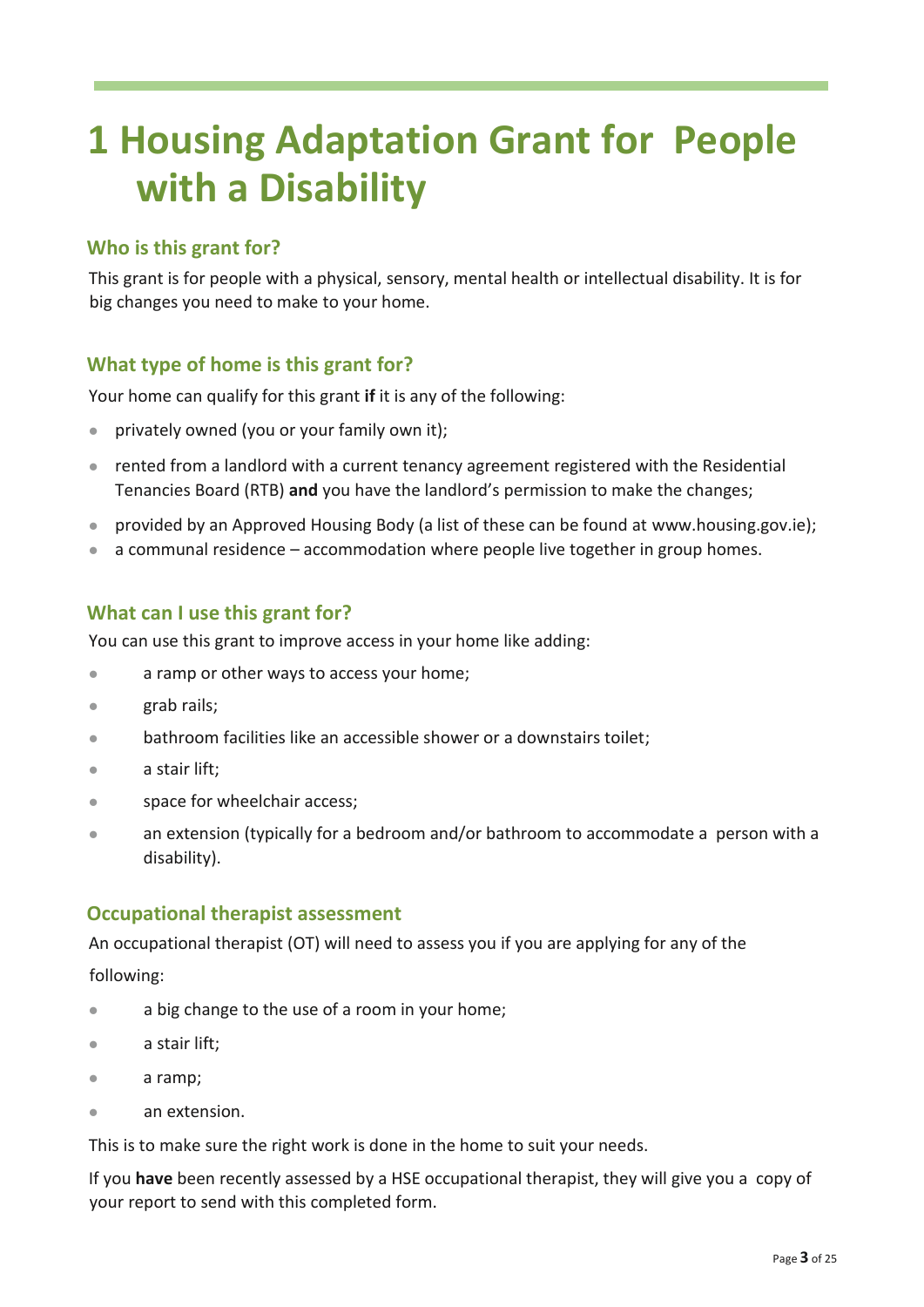You can also get this report from a private occupational therapist. If your grant application is successful, your local authority will pay you up to €250 towards the cost of this assessment as part of the grant.

If you **have not** been assessed by an occupational therapist, your local authority can arrange an assessment for you after your application is received.

#### **How much is the grant for?**

It depends. The grant covers **some** of the cost of the work needed, but not all of it. The amount of money you get depends on your household income for the previous tax year. You need to supply this information on this form on page 14. There are some disregards and deductions that can reduce the amount of household income that your local authority takes into account. We explain these on page 8.

The **most** you can get is €30,000 or 95% of the total cost of the work approved by your local authority (whichever is less).

**Note:** A grant is **not available** if the household income is more than €60,000, after the disregards and deductions are applied.

If you and the people in your household earn €60,000 or less, after the disregards and deductions are applied, you can read the table below for information on how much of a grant you can get.

| <b>Yearly household</b><br>income | <b>Percentage of costs</b> | <b>Maximum grant for</b><br>homes built more than<br>12 months ago | <b>Maximum grant for</b><br>homes built within<br>the last 12 months |
|-----------------------------------|----------------------------|--------------------------------------------------------------------|----------------------------------------------------------------------|
| Up to €30,000                     | 95%                        | €30,000                                                            | €14,500                                                              |
| €30,001 - €35,000                 | 85%                        | €25,500                                                            | €12,325                                                              |
| €35,001 - €40,000                 | 75%                        | €22,500                                                            | €10,875                                                              |
| €40,001 - €50,000                 | 50%                        | €15,000                                                            | €7,250                                                               |
| €50,001 - €60,000                 | 30%                        | €9,000                                                             | €4,350                                                               |
| Over €60,000                      | No grant payable           | No grant payable                                                   | No grant payable                                                     |

#### **What the grant does not cover**

It does **not** cover the VAT cost of the work. You can reclaim (get back) the VAT from Revenue after you have paid for the work (see www.revenue.ie for more information).

#### **Example**

If your household income for the previous tax year is €45,000 after the disregards and deductions are applied, and your home was built more than a year ago, your grant is 50% of the costs of the work to a limit of €15,000. This means that if the work on the home costs €32,000 **excluding VAT**, the grant will **only** cover €15,000 and not €16,000.

You can then reclaim the VAT of €4,320 (13.5% of €32,000) from Revenue.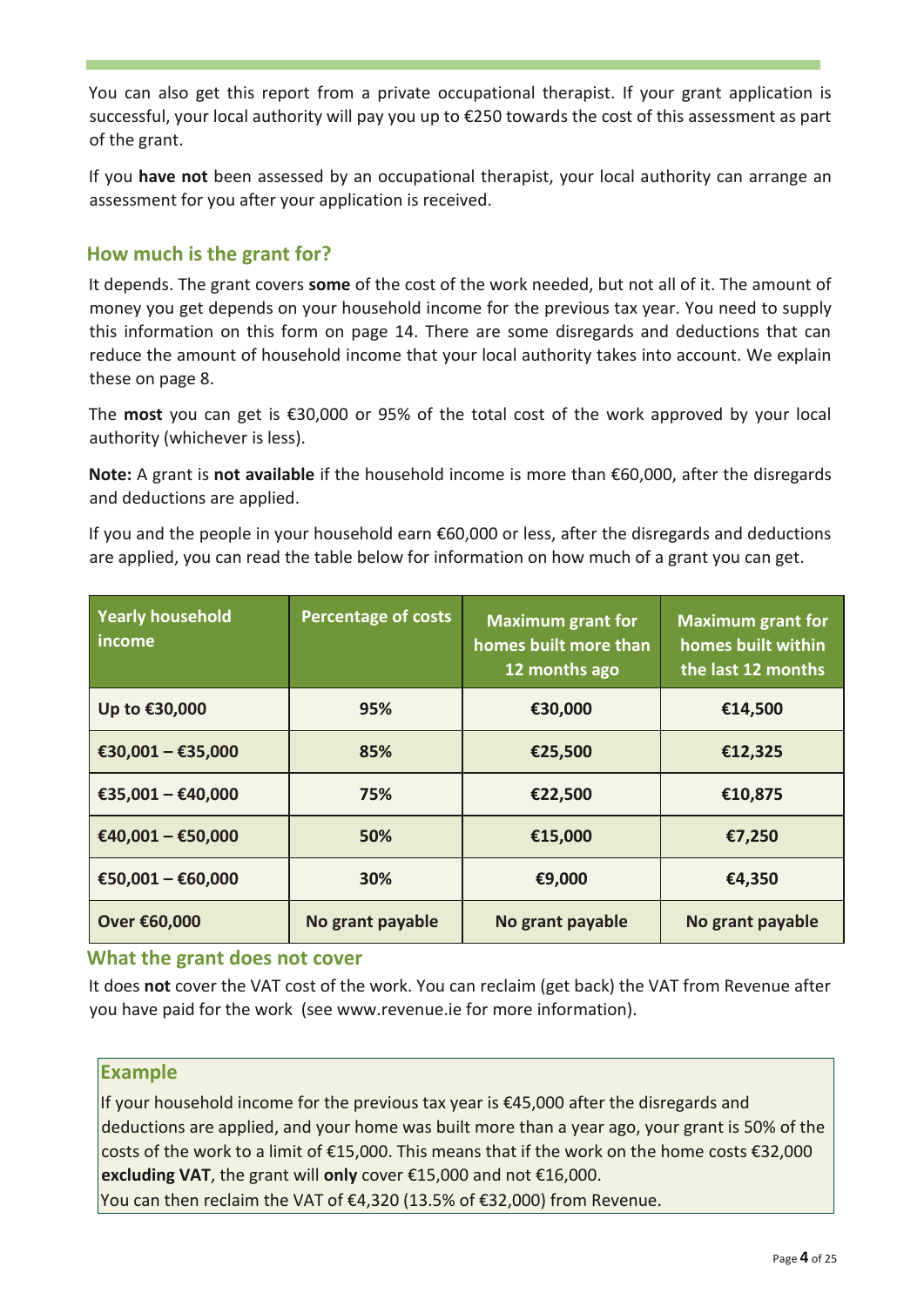## **2 Mobility Aids Grant**

#### **Who is this grant for?**

This grant is for older people **and/or** people with a disability who find it hard to move around their home due to mobility issues.

#### **What type of home is this grant for?**

Your home can qualify for this grant **if** it is any of the following:

- privately owned (you or your family own it);
- rented from a landlord with a current tenancy agreement registered with the Residential Tenancies Board (RTB) **and** you have the landlord's permission to make the changes;
- provided by an Approved Housing Body (a list of these can be found at [www.housing.gov.ie\)](http://www.housing.gov.ie/);
- a communal residence accommodation where people live together in group homes.

#### **What can I use this grant for?**

You can use this grant to improve access in your home like adding:

- grab rails;
- ⚫ a ramp;
- an accessible shower;
- a stair lift.

#### **Occupational therapist assessment**

An occupational therapist (OT) will need to assess you if you are applying for a stair lift.

If you **have** been recently assessed by a HSE occupational therapist, they will give you a copy of your report to send with this form.

You can also get this report from a private occupational therapist. If your grant application is successful, your local authority will pay you up to €250 towards the cost of this assessment as part of the grant.

If you **have not** been assessed by an occupational therapist, your local authority can arrange an assessment for you after your application is received.

#### **How much is the grant for?**

It depends. The most you can get is €6,000 **or** the total cost of the work approved by your local authority (whichever is less). This grant can cover 100% of the cost of the work, up to a maximum of €6,000.

There are some disregards and deductions that can reduce the amount of household income that your local authority takes into account. We explain these on page 8.

**Note:** A grant is **not available** if the household income for the previous tax year is more than €30,000 after the disregards and deductions are applied.

#### **What the grant does not cover**

It does **not** cover the VAT cost of the work. You can reclaim (get back) the VAT from Revenue after you have paid for the work (see [www.revenue.ie](http://www.revenue.ie/) for more information).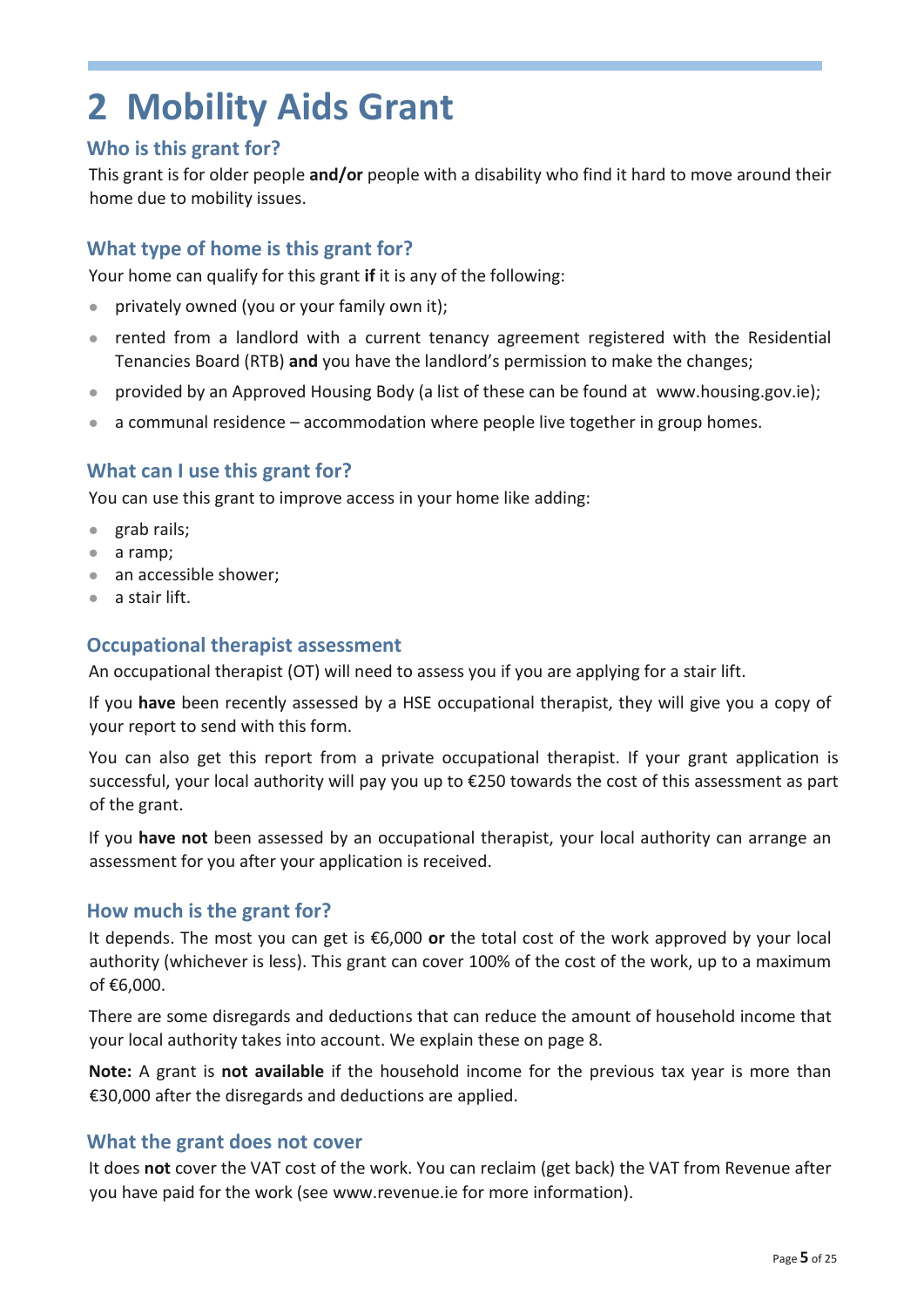## **3 Housing Aid for Older People Grant**

#### **Who is this grant for?**

This grant is for people 66 years old or more to do essential repairs, so that they can continue to live in their own home. Sometimes this grant can be paid to people under 66 years old, but only in cases of hardship.

#### **What type of home is this grant for?**

A home that is privately owned where the older person:

- ⚫ owns the home; or
- has a right to live in the home (right of residence) where the work will be done.

#### **What can I use this grant for?**

You can use this grant to do essential repairs. This could be to:

- help repair or replace the roof;
- upgrade the electrical wiring;
- repair or replace doors and windows;
- provide central heating (where there is no central heating or it is broken beyond economic repair).

#### **Special requirements for this grant**

No **medical documents** are needed for this grant, as it is based on the condition of your home, **and** how urgently the repairs are needed. **However**, if your application is urgent due to a medical condition, you will need to complete the Doctor's Certificate section of this application form on pages 17-18.

| If you need to:                                  | you need to send your local authority                                                                                                                                          |
|--------------------------------------------------|--------------------------------------------------------------------------------------------------------------------------------------------------------------------------------|
| 1 Repair or replace your roof                    | a letter from your insurance company stating that the<br>repairs are not covered under your policy.                                                                            |
| 2 Upgrade the electrical wiring                  | a report from an electrician describing the necessary<br>repairs. This electrician must be registered with the<br>Registered Electrical Contractors of Ireland (RECI).         |
| 3 Upgrade the existing central<br>heating system | a report from a heating contractor stating that the<br>existing heating system is beyond economic repair. This<br>means that it is more cost-effective to replace than repair. |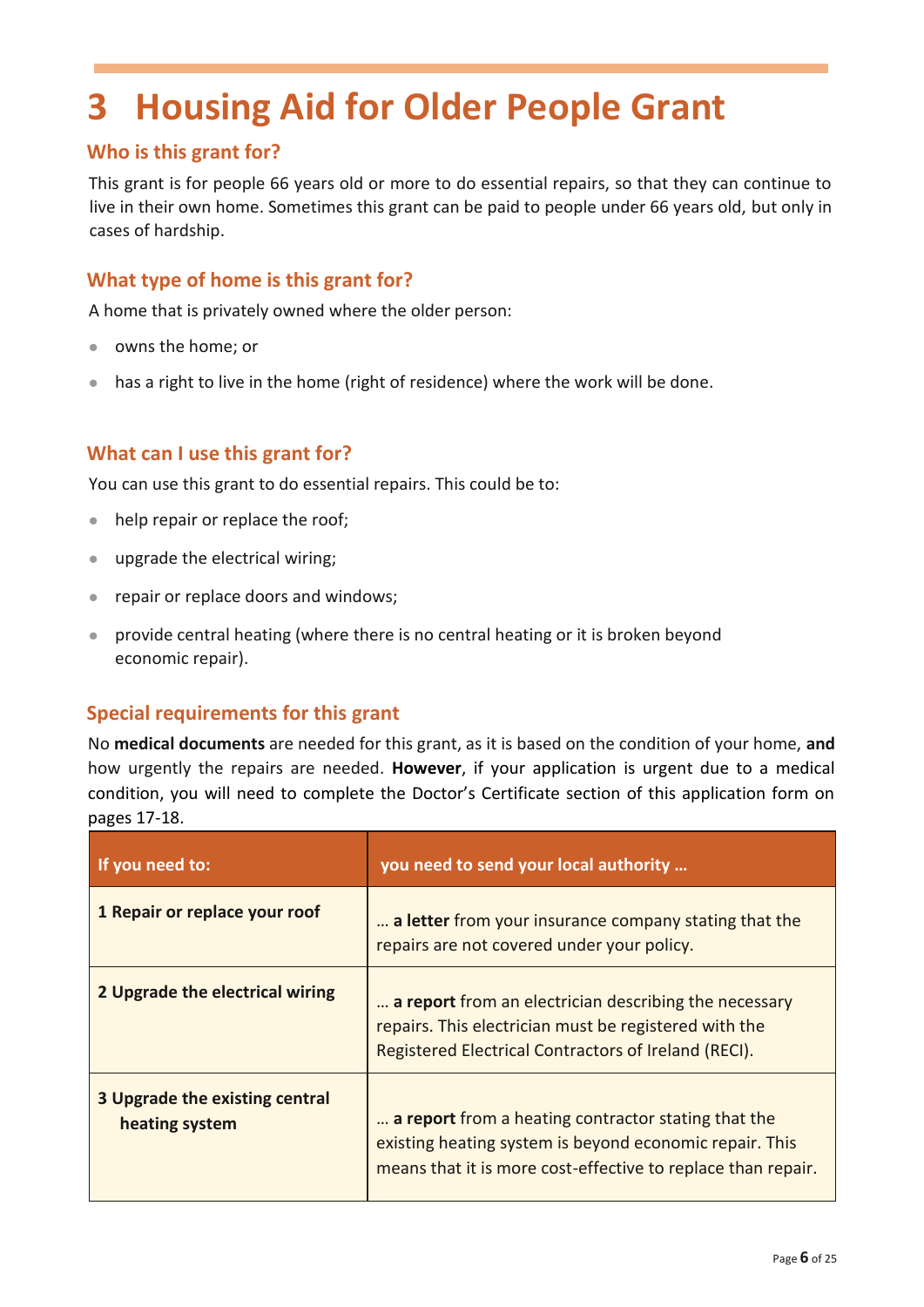#### **How much is the grant for?**

It depends. The grant covers **some** of the cost of work needed, but not all of it. The amount of money you get depends on your household income for the previous tax year. You need to supply this information on this form on page 14. There are some disregards and deductions that can reduce the amount of household income that your local authority takes into account. We explain these on page 8.

The most you can get is €8,000 **or** 95% of the total cost of the work approved by your local authority (whichever is less). This grant **can** go towards the total cost of the work including the VAT.

**Note:** A grant is **not available** if the household income is more than €60,000, after the disregards and deductions are applied.

If you and the people in your household earn €60,000 or less, after the disregards and deductions are applied, you can read the table below for information on how much of a grant you can get.

| <b>Yearly household income</b> | <b>Percentage of costs</b> | <b>Maximum grant</b> |
|--------------------------------|----------------------------|----------------------|
| Up to €30,000                  | 95%                        | €8,000               |
| €30,001 - €35,000              | 85%                        | €6,800               |
| €35,001 - €40,000              | 75%                        | €6,000               |
| €40,001 - €50,000              | 50%                        | €4,000               |
| €50,001 - €60,000              | 30%                        | €2,400               |
| Over €60,000                   | No grant payable           | No grant payable     |

#### **Example**

If your household income for the previous tax year is €45,000 after the disregards and deductions are applied, your grant is 50% of the costs of the work to a maximum of €4,000. This means that if the work on the home costs €10,000 **including VAT**, the grant will **only** cover €4,000 and not €5,000.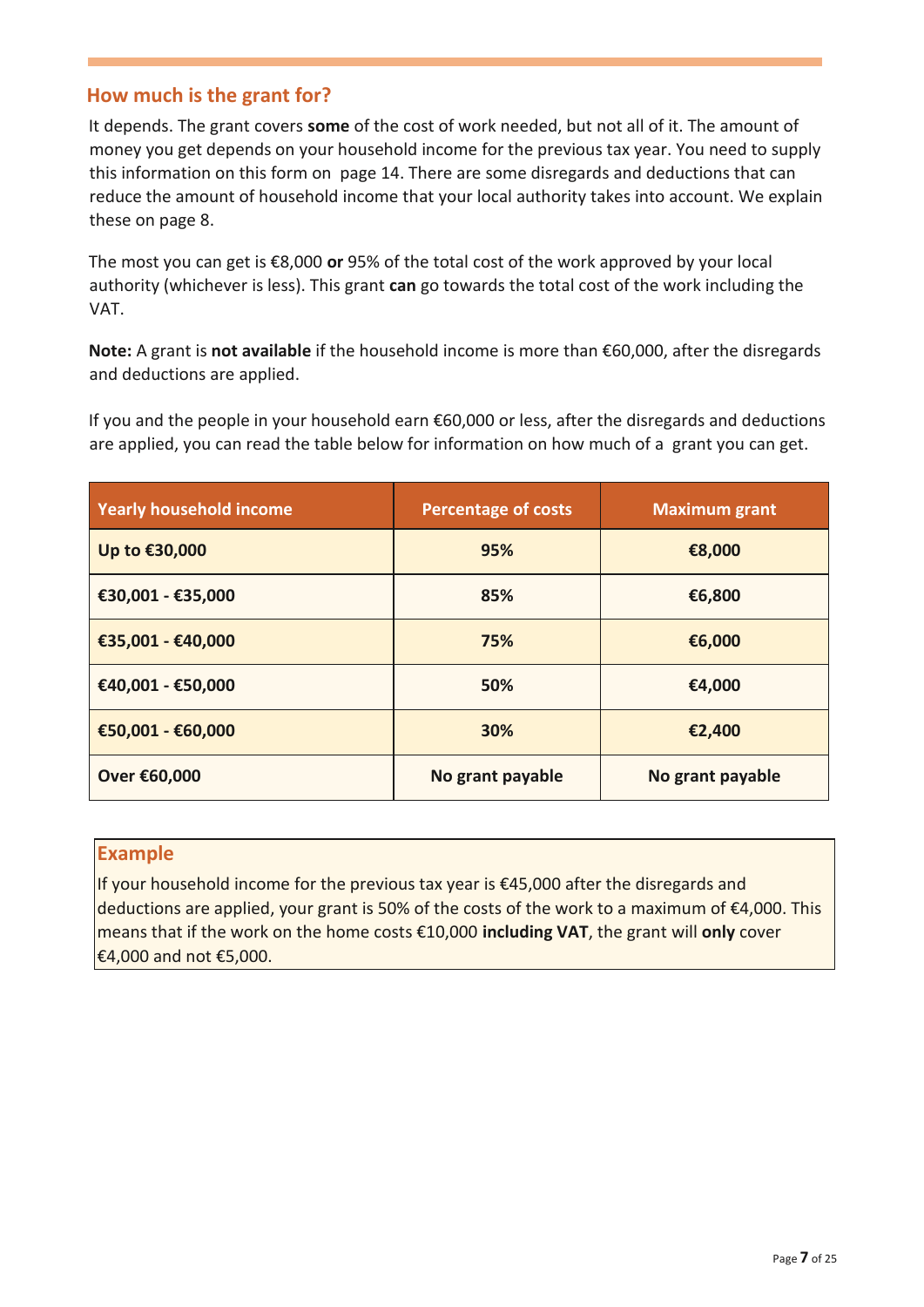# **Important information**

# **about income**

#### **How your household income will affect the grant**

If your application is successful, the amount of grant you can get depends on your household income for the **previous tax year**. When working the amount out, **your local authority will consider the income earned by:**

- **a)** all the people living in the home aged 18 years or over **except for** those in full-time education that are aged under 23 years; **and**
- **b)** the registered property owner (and their spouse if it applies) **except if** your home is one of the following:
	- rented from a landlord, and you can provide a current tenancy agreement registered with the Residential Tenancies Board (RTB); **or**
	- ⚫ provided by an Approved Housing Body (a list of these can be found at www.housing.gov.ie); **or**
	- a communal residence accommodation where people live together in group homes.

#### **Information on disregards**

There are some payments from the Department of Employment Affairs and Social Protection (DEASP) that are **not** taken into account when working out your household income. These are called disregards, and they include:

- ⚫ **Carer'sBenefit / Allowance**
- ⚫ **Carer's Support Grant**
- ⚫ **Child Benefit**
- ⚫ **Domiciliary Care Allowance**
- ⚫ **Foster Care Grant**
- ⚫ **Fuel Allowance**
- ⚫ **Household Benefits Package**
- ⚫ **Living Alone Allowance**
- ⚫ **Working Family Payment**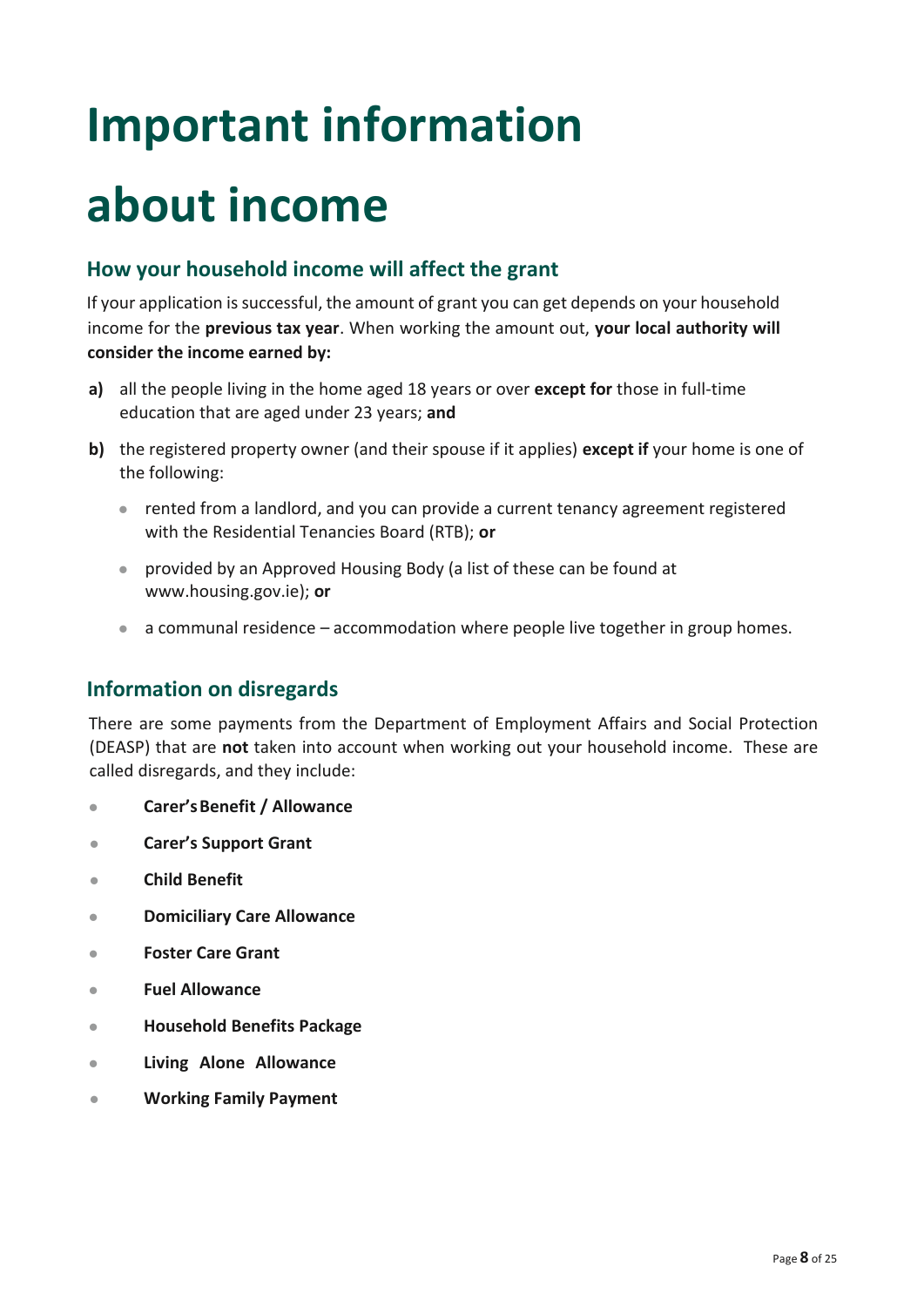#### **Information on deductions**

There are two types of deductions that reduce the amount of household income that your local authority takes into account. They are:

- **1. A deduction of €5,000 applies for each member of the household who is:**
	- ⚫ aged under 18 years; **or**
	- ⚫ aged under 23 years **if** in full-time education.
- **2. A deduction of €5,000 applies if a relative is caring full-time for the person who the grant is for.**

## **Example:**

#### **Family with a household income of €45,000 a year**

This is an example of how the disregards and deductions apply to a family.

The Ryan family has a household income for the previous tax year of  $\epsilon$ 45,000, and this includes child benefit of €1,680.

#### **What is disregarded (ignored by the local authority)**

**a)** The local authority will disregard (ignore) the child benefit of €1,680 when working out how much of a grant to pay the Ryan family.

 The household income taken into account by the local authority is reduced to  **€43,320.** (Here's why: €45,000 - €1,680 = €43,320)

#### **Deductions**

**b)** The Ryan family have one son aged 12 in primary school and a daughter who is 20 in fulltime education. There is a deduction of €5,000 for **each** of these dependants, so this adds up to €10,000.

The household income now taken into account by the local authority is **€33,320.** (Here's why: €43,320 - €10,000 = €33,320)

**c)** There is also a relative caring for the person who the grant is for on a full-time basis. This means there is another deduction of €5,000 from the total household income.

The household income now taken into account by the local authority is **€28,320.** (Here's why: €33,320 - €5,000 = €28,320)

#### **Final income taken into account**

The final household income taken into account by the local authority is **€28,320** when awarding the grant. This means this family will be able to get the highest grant possible.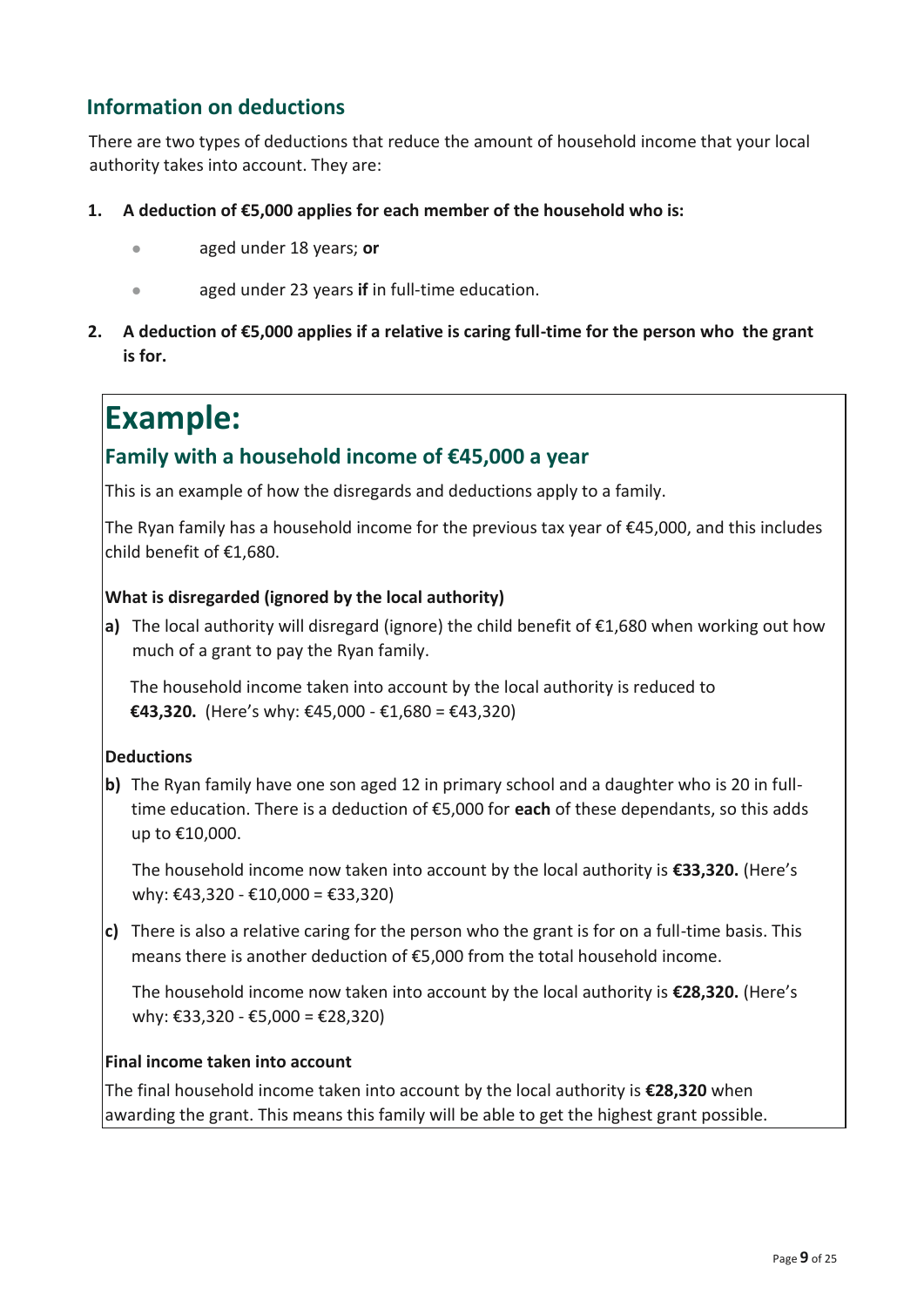# **Application Form**

Please tick  $\checkmark$  the box beside the grant you want to apply for. If you do not know **which grant to apply for, you can contact your local authority for help.** 

**You can use this form to apply for more than one grant at the same time.** 

#### **Remember to include all necessary information and documents.**

| <b>Housing Adaptation Grant for People with a Disability</b> |  |
|--------------------------------------------------------------|--|
| <b>Mobility Aids Grant</b>                                   |  |
| <b>Housing Aid for Older People Grant</b>                    |  |

**Please answer all of the following questions using BLOCK CAPITALS.**

### Details of who the grant is for

| <b>Name</b>          |                             |
|----------------------|-----------------------------|
| <b>Address</b>       |                             |
|                      |                             |
| <b>Eircode</b>       |                             |
| <b>Date of Birth</b> | <b>PPS Number</b>           |
| <b>Email Address</b> |                             |
|                      | <b>Contact Phone Number</b> |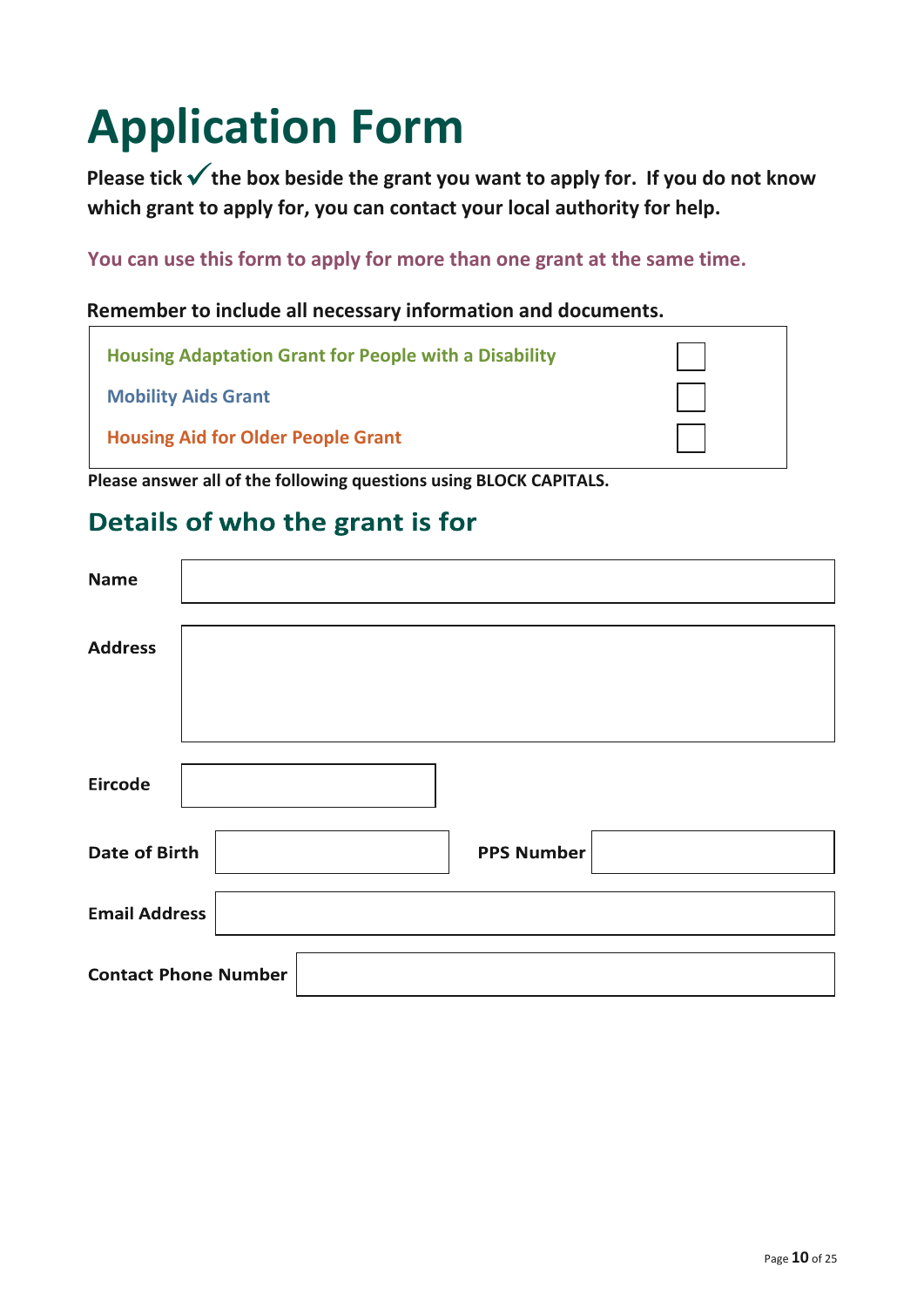### **Details of who is completing this application form**

(If different from the person who the grant is for)

| <b>Name</b>                                                  |                                                                                         |
|--------------------------------------------------------------|-----------------------------------------------------------------------------------------|
| <b>Address</b>                                               |                                                                                         |
| <b>Eircode</b>                                               |                                                                                         |
| <b>Email Address</b>                                         |                                                                                         |
|                                                              | <b>Contact Phone Number</b>                                                             |
| <b>Relationship to the</b><br>person who the<br>grant is for |                                                                                         |
|                                                              |                                                                                         |
| home or person.                                              | Please tick the box if any of these grants have been paid before for the same           |
|                                                              | <b>Housing Adaptation Grant for People with a Disability</b>                            |
|                                                              | <b>Mobility Aids Grant</b>                                                              |
|                                                              | <b>Housing Aid for Older People Grant</b>                                               |
|                                                              | Is a relative caring full-time for the person who the grant is for?<br><b>No</b><br>Yes |

### **If yes, please provide details of the caring relative**

| <b>Name</b>                                                  |  |  |  |
|--------------------------------------------------------------|--|--|--|
| <b>Relationship to the</b><br>person who the<br>grant is for |  |  |  |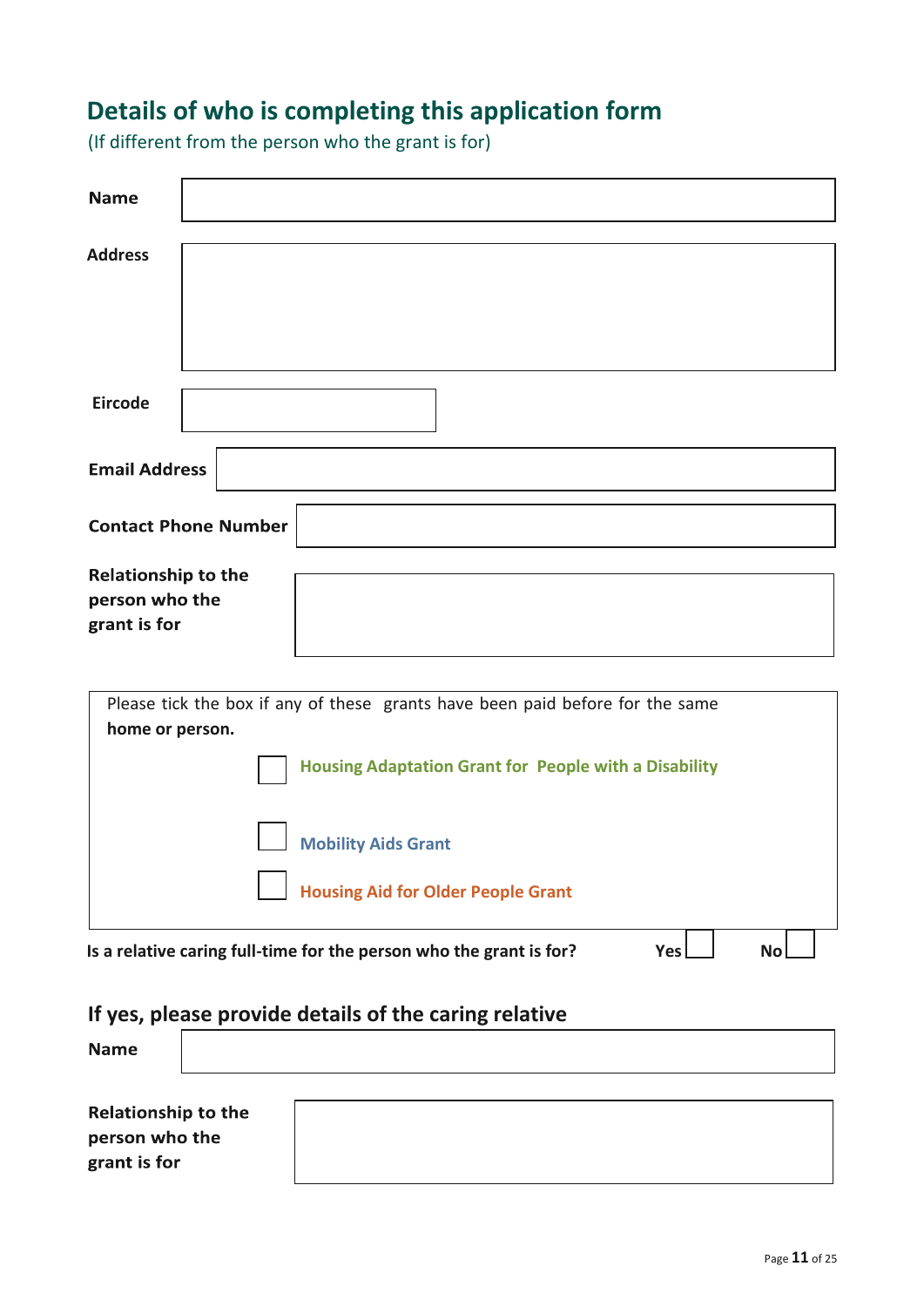### **Details of the home where the work will be done**

| Name of<br>the owner                                                                                                                                                                                                         |
|------------------------------------------------------------------------------------------------------------------------------------------------------------------------------------------------------------------------------|
| <b>Address of the</b><br>home where the<br>work will be done                                                                                                                                                                 |
| <b>Eircode</b>                                                                                                                                                                                                               |
| How long has the person who the grant is for been living here?                                                                                                                                                               |
| Will the person who the grant is for be living here when the work<br>Yes<br><b>No</b><br>is completed? This is a condition of the grant.                                                                                     |
| Who owns the home?<br>You or your family own it<br>A landlord or Approved Housing Body<br>The local authority                                                                                                                |
| Detached<br>Semi-detached<br>Please tick the box that describes the home.<br>Terraced<br>An apartment                                                                                                                        |
| Was the home built in the last 12 months?<br> Yes<br><b>No</b>                                                                                                                                                               |
| Is the home compliant with Local Property Tax?<br>l Yes<br>No                                                                                                                                                                |
| You will need to send your local authority proof that Local Property Tax is up to date on the<br>home where the work will be done. This can be a letter from Revenue or a printout of the<br>online record, which will show: |
| that this tax is paid; or<br>deferral of payment (Local Property Tax will be paid later); or<br>exemption (Local Property Tax does not have to paid).                                                                        |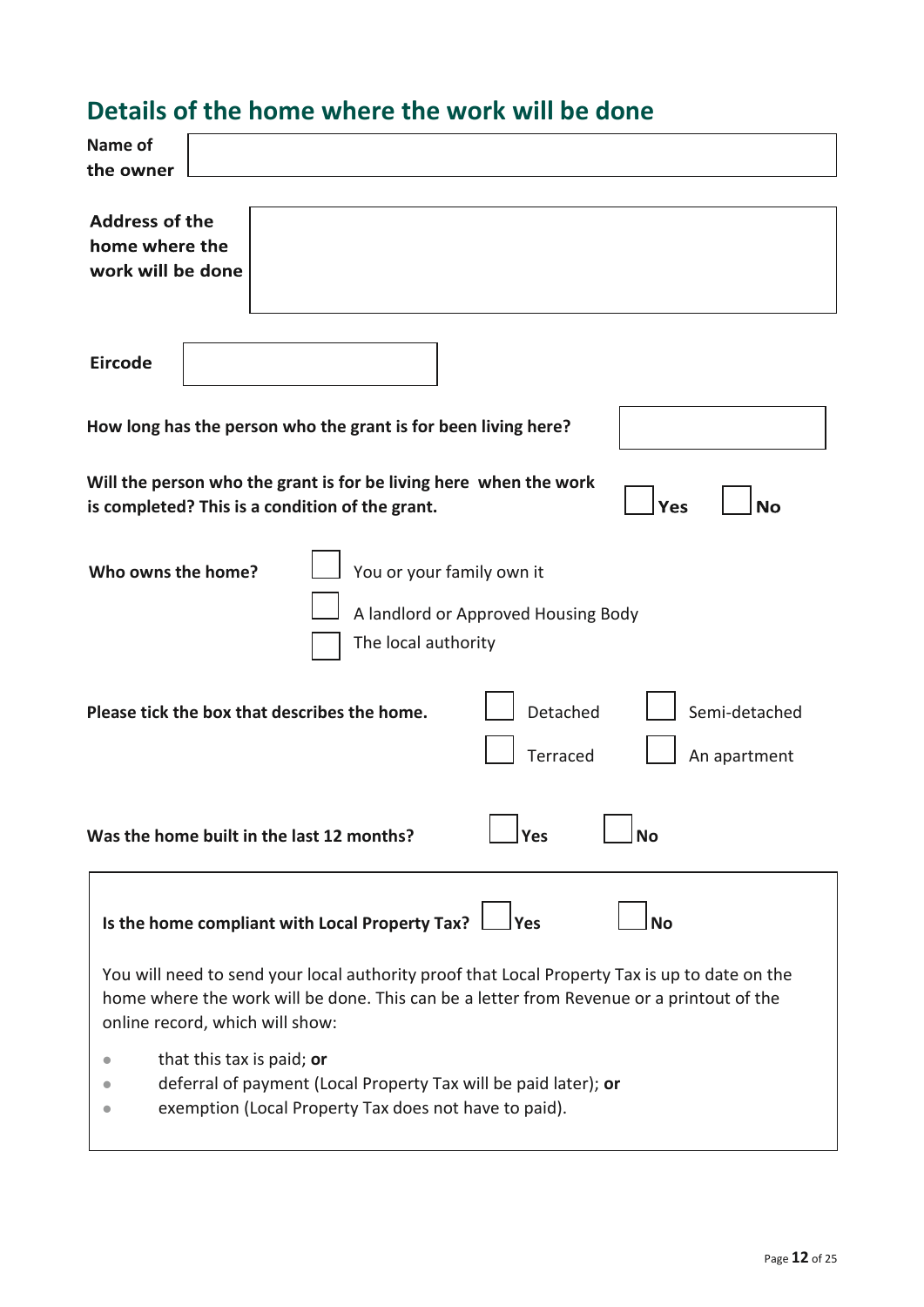#### **Please tell us the number of different rooms in the home:**

|                   | <b>Bedrooms</b> | <b>Bathrooms</b> | <b>Living</b> | <b>Dining</b> | Kitchen | <b>Other</b> |
|-------------------|-----------------|------------------|---------------|---------------|---------|--------------|
| <b>Upstairs</b>   |                 |                  |               |               |         |              |
| <b>Downstairs</b> |                 |                  |               |               |         |              |

**You should get professional advice before you complete the next section.**

#### **List the details of the work you want to get done in your home**

| How much do you think the work will cost including VAT? |  |
|---------------------------------------------------------|--|
|                                                         |  |

Can you pay for any extra cost that is **not covered** by the grant?  $\Box$  **Yes**  $\Box$  **No** 

#### **Home owners should be aware of their responsibilities under Safety, Health and Welfare at Work (Construction) Regulations 2013 (see [www.hsa.ie f](http://www.hsa.ie/)or details).**

**If you are approved for a grant and have not already installed them, you will need:**

- at least two smoke/heat alarms self-contained and with a 10-year-battery
- a carbon monoxide detector if you use fossil fuel heating like gas or coal. The carbon monoxide detector must meet the standard – EN 50291 (marked on box).

How many alarms are already Smoke/heat alarms installed in the home where the work will be done? Carbon monoxide detectors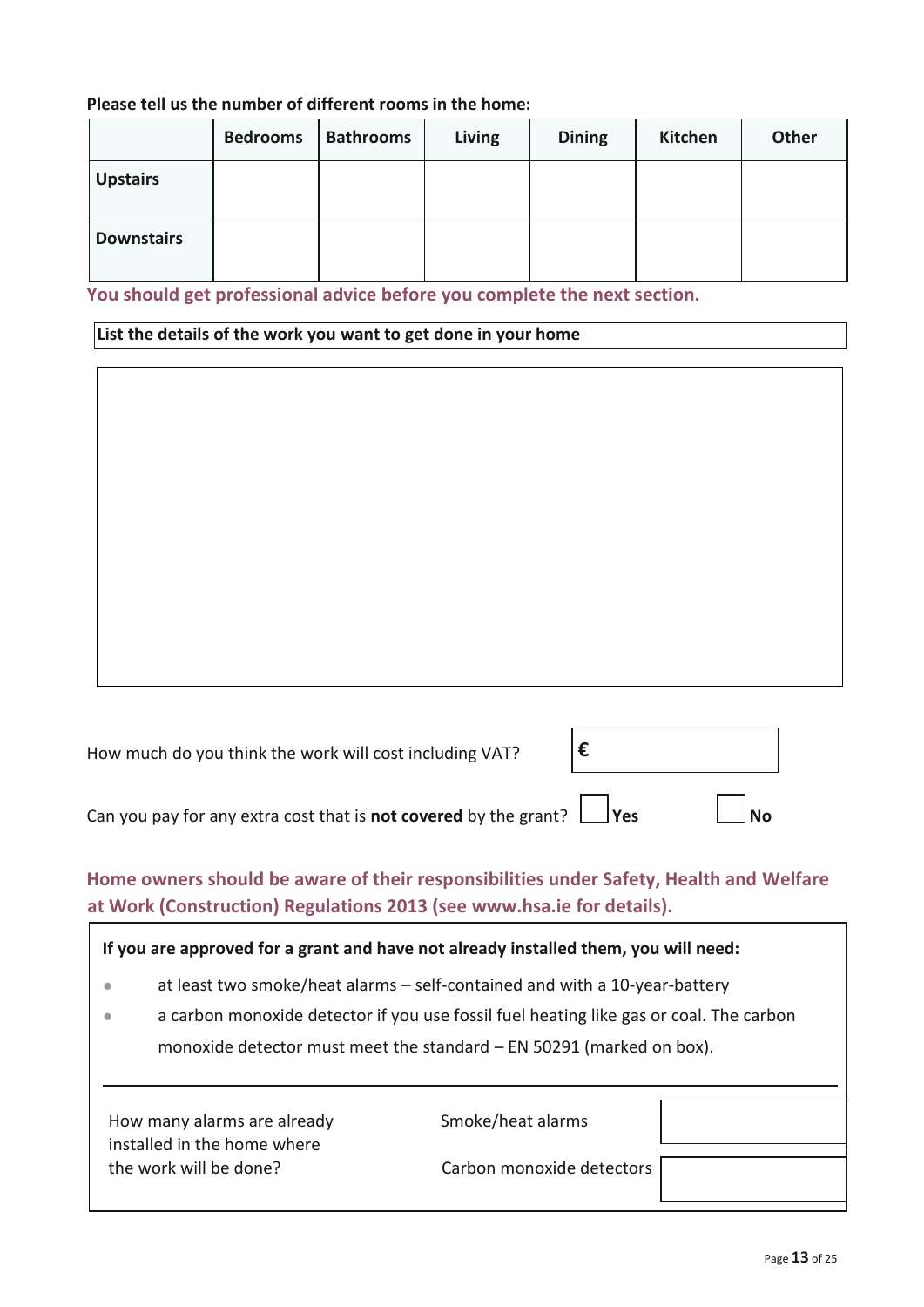## **Income details of the people in the household:**

In the table below, please include the income details for the previous tax year of:

- **a)** all the people living in the home aged 18 years or over **except for** those in full-time education that are aged under 23 years; **and**
- **b)** the registered property owner (and their spouse if it applies) **except if** your home is one of the following:
	- rented from a landlord, and you can provide a current tenancy agreement registered with the Residential Tenancies Board (RTB); **or**
	- provided by an Approved Housing Body (a list of these can be found at [www.housing.gov.ie\)](http://www.housing.gov.ie/); **or**
	- a communal residence accommodation where people live together in group homes.

**Please include the person who the grant is for (if it applies).** 

| <b>Name</b> | <b>Relationship to</b><br>the person who<br>the grant is for | Date of Birth<br>DD/MM/YYYY | <b>PPSN</b> | Taxable income<br>(money earned)<br>from<br>previous<br>tax year |
|-------------|--------------------------------------------------------------|-----------------------------|-------------|------------------------------------------------------------------|
|             |                                                              |                             |             | $\pmb{\epsilon}$                                                 |
|             |                                                              |                             |             | $\pmb{\epsilon}$                                                 |
|             |                                                              |                             |             | $\pmb{\epsilon}$                                                 |
|             |                                                              |                             |             | €                                                                |
|             |                                                              |                             |             | €                                                                |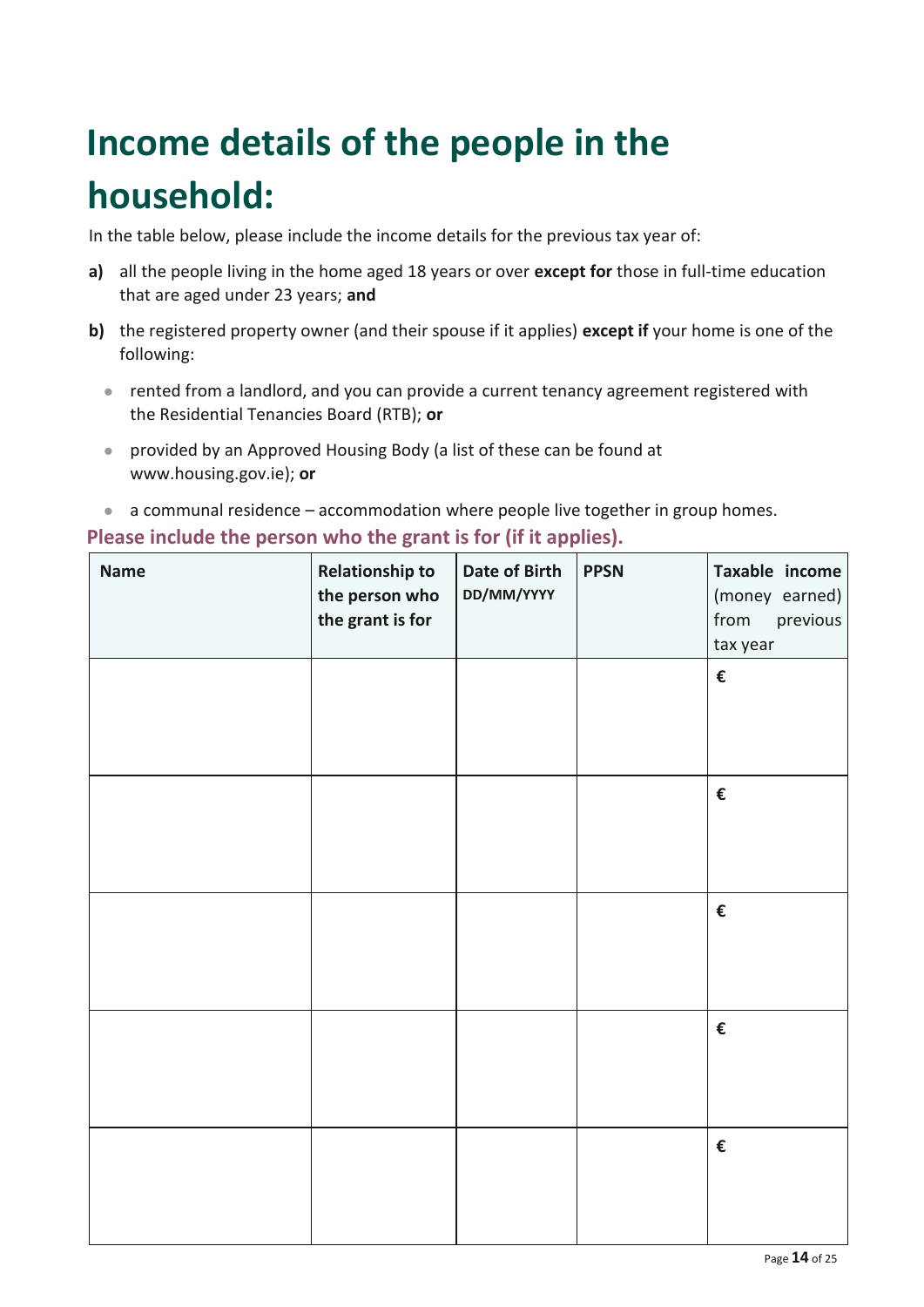## **Details of dependants in the household:**

In the table below, please include the details of all dependants living in the household who are:

- ⚫ aged under 18 years; **or**
- ⚫ aged under 23 years **if** in full-time education.

#### **Please include the person who the grant is for (if it applies).**

| <b>Name</b> | <b>Relationship to</b><br>the person who<br>the grant is for | Date of birth<br>DD/MM/YYYY | Name of school or<br>college<br>(if it applies) |
|-------------|--------------------------------------------------------------|-----------------------------|-------------------------------------------------|
|             |                                                              |                             |                                                 |
|             |                                                              |                             |                                                 |
|             |                                                              |                             |                                                 |
|             |                                                              |                             |                                                 |
|             |                                                              |                             |                                                 |
|             |                                                              |                             |                                                 |
|             |                                                              |                             |                                                 |
|             |                                                              |                             |                                                 |
|             |                                                              |                             |                                                 |
|             |                                                              |                             |                                                 |
|             |                                                              |                             |                                                 |
|             |                                                              |                             |                                                 |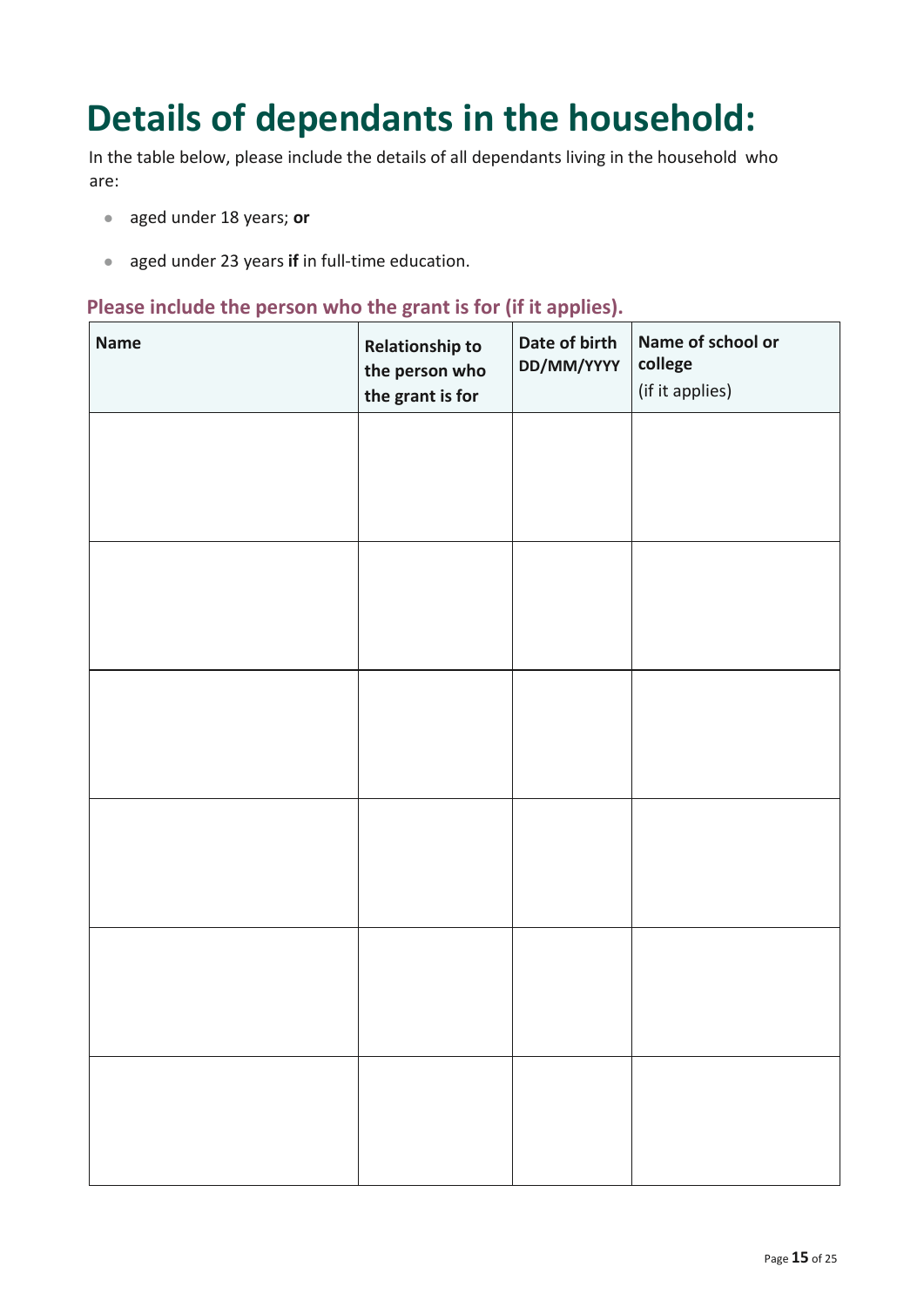## **Details of your income**

When you are applying for a grant, you **must** send proof of your **household income** for the previous tax year with your application. We will now describe what documents you must send to your local authority for the following types of income.

#### **1. PAYE workers**

Please include an End of Year Statement (P21) for the previous tax year. You can view and print your End of Year Statement (P21) online. You first need to create an account on Revenue's website [\(www.revenue.ie\)](https://www.ros.ie/myaccount-web/home.html).

To register, each applicant needs:

- a PPS number;
- date of birth;
- mobile number or landline number;
- ⚫ addresses: home and email addresses.

**No email?** If you do not have an email or internet access, ring 1890 306 706 and ask for a "Form 12 Return of Income" to be posted to your address. You will have to complete this form and return it to your local Revenue office to get an End of Year Statement (P21).

#### **2. Self-assessed/Self-employed individuals**

Please include a copy of your "Self-Assessment – Chapter 4 of Part 41A TCA 1997" Income Tax Assessment.

This document is sent to you by Revenue when you submit a "Form 11 Return of Income", either online at [www.ros.ie](http://www.ros.ie/) or by submitting a paper version of the form to your local tax office.

#### **3. People who receive income from the Department of Employment Affairs and Social Protection (DEASP)**

This income is usually included on an End of Year Statement (P21) or Income Tax Assessment. If your income from DEASP is not included, you will need to get a statement from DEASP showing how much you received in the previous tax year. You can get this from [www.welfare.ie](http://www.welfare.ie/) or your local DEASP office.

#### **4. State pensioners**

Please include one of the following for the **previous tax year**:

- ⚫ a statement of payment from DEASP; **or**
- ⚫ a pension slip; **or**
- a bank statement.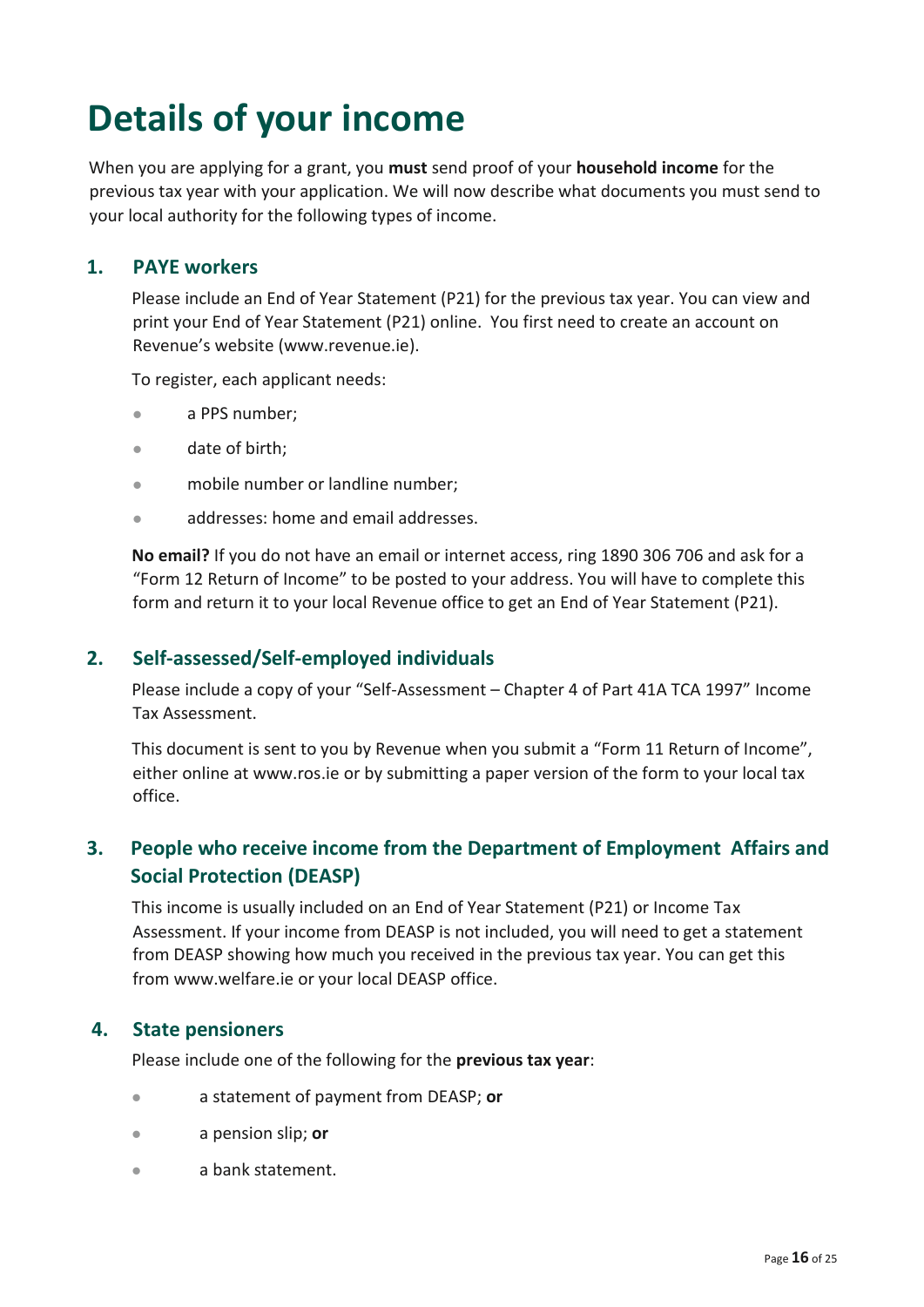# **Doctor's Certificate**

Your **Doctor must** complete this section if you are applying for a:

⚫ **Housing Adaptation Grant for People with a Disability; and/or**

⚫ **Mobility Aids Grant.**

If you are applying for a **Housing Aid for Older People Grant** (see page 6), you **do not** have to complete this section, **unless** your application is urgent due to a medical condition.

#### **Details of the person who the grant is for**

**Please answer all of the following questions using BLOCK CAPITALS.**

| <b>Name</b>                                                             |  |
|-------------------------------------------------------------------------|--|
| <b>Address</b>                                                          |  |
| Condition(s)<br>person suffers<br>from                                  |  |
| <b>Nature and</b><br>degree of<br>disability or<br>mobility<br>problem: |  |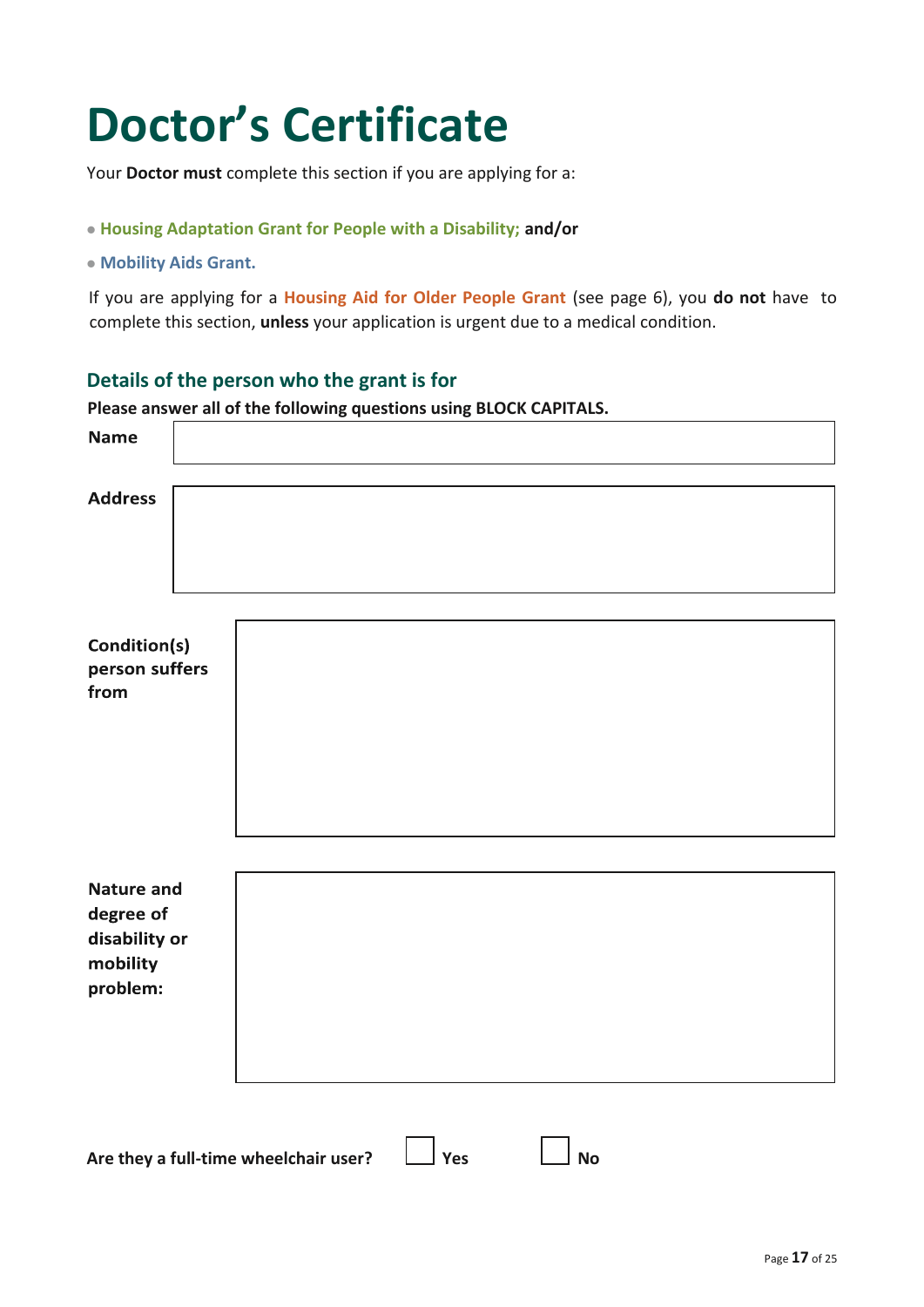## **Doctor's Certificate (continued)**

To help decide how urgent the application is, please tick the appropriate box:  $\checkmark$ 

#### **Priority 1:**

⚫ The person is terminally ill or fully/mainly dependent on family or a carer; **or**

● Adaptations to the home would help them leave hospital/residential care, or reduce the need for hospitalisation in the near future.

#### **Priority 2:**

- The person is mobile, but they need help to access washing, toilet facilities, bedroom, and so on; **or**
- ⚫ The person's ability to function independently would be harder **without** the adaptations.

#### **Priority 3:**

● The person is independent, but they need special facilities to improve their quality of life such as a separate bedroom or living space.

#### **Details of Doctor:**

| Name of<br><b>Doctor</b> |                |
|--------------------------|----------------|
| <b>Address</b>           |                |
| Phone                    |                |
|                          |                |
|                          | Doctor's stamp |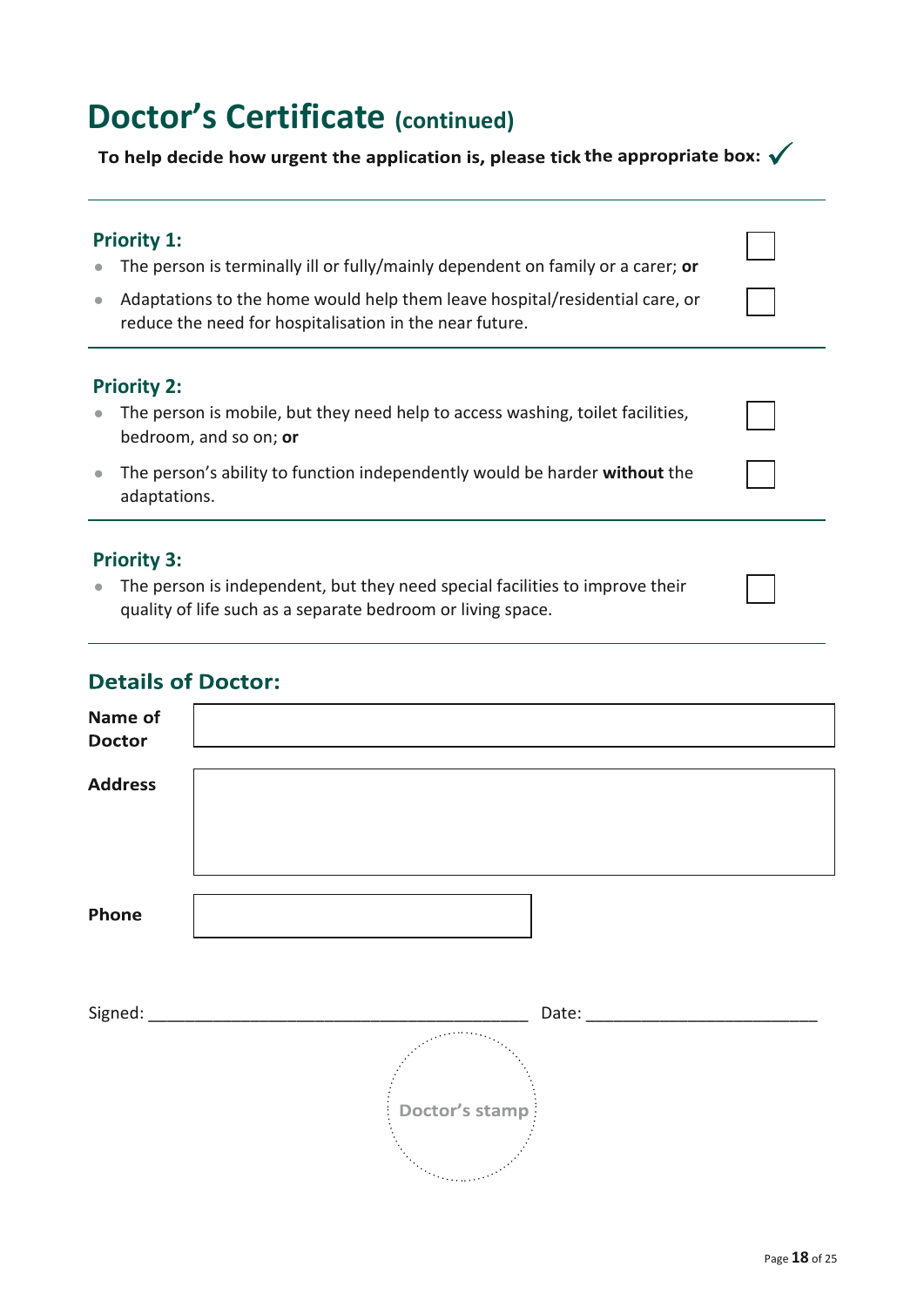# **Data Protection**

By law, applicants must provide certain personal data in this form, so we can do our work. We treat all information and personal data provided as confidential. We do this in line with the General Data Protection Regulation and Data Protection legislation.

To process this application, please note that we may share your personal data (information) with the Department of Housing, Planning and Local Government and with occupational therapists.

You can read the details of our Data Protection Policy and Privacy Statements on your local authority website. The policy explains how and why we will use personal data, and provides information about your rights as a data subject. The policy is also available in paper format if you request it from your local authority office.

### **Declaration**

**Signature of person who the grant is for: \_\_\_\_\_\_\_\_\_\_\_\_\_\_\_\_\_\_\_\_\_\_\_\_\_\_\_\_\_\_\_\_\_\_\_\_\_\_\_\_\_\_\_\_\_\_\_**

I declare that the information and details I have given on this application are true and correct.

| $\sigma$ or the contract of person will the status is for.                                                                      |  |  |  |  |
|---------------------------------------------------------------------------------------------------------------------------------|--|--|--|--|
|                                                                                                                                 |  |  |  |  |
| Signature of person who helped with this form: _________________________________                                                |  |  |  |  |
| (if it applies)                                                                                                                 |  |  |  |  |
|                                                                                                                                 |  |  |  |  |
| If it applies, I permit my local authority to discuss this application with the person who<br>completed this form on my behalf. |  |  |  |  |
| Please tick to show you agree with this:<br>Yes<br>Nο                                                                           |  |  |  |  |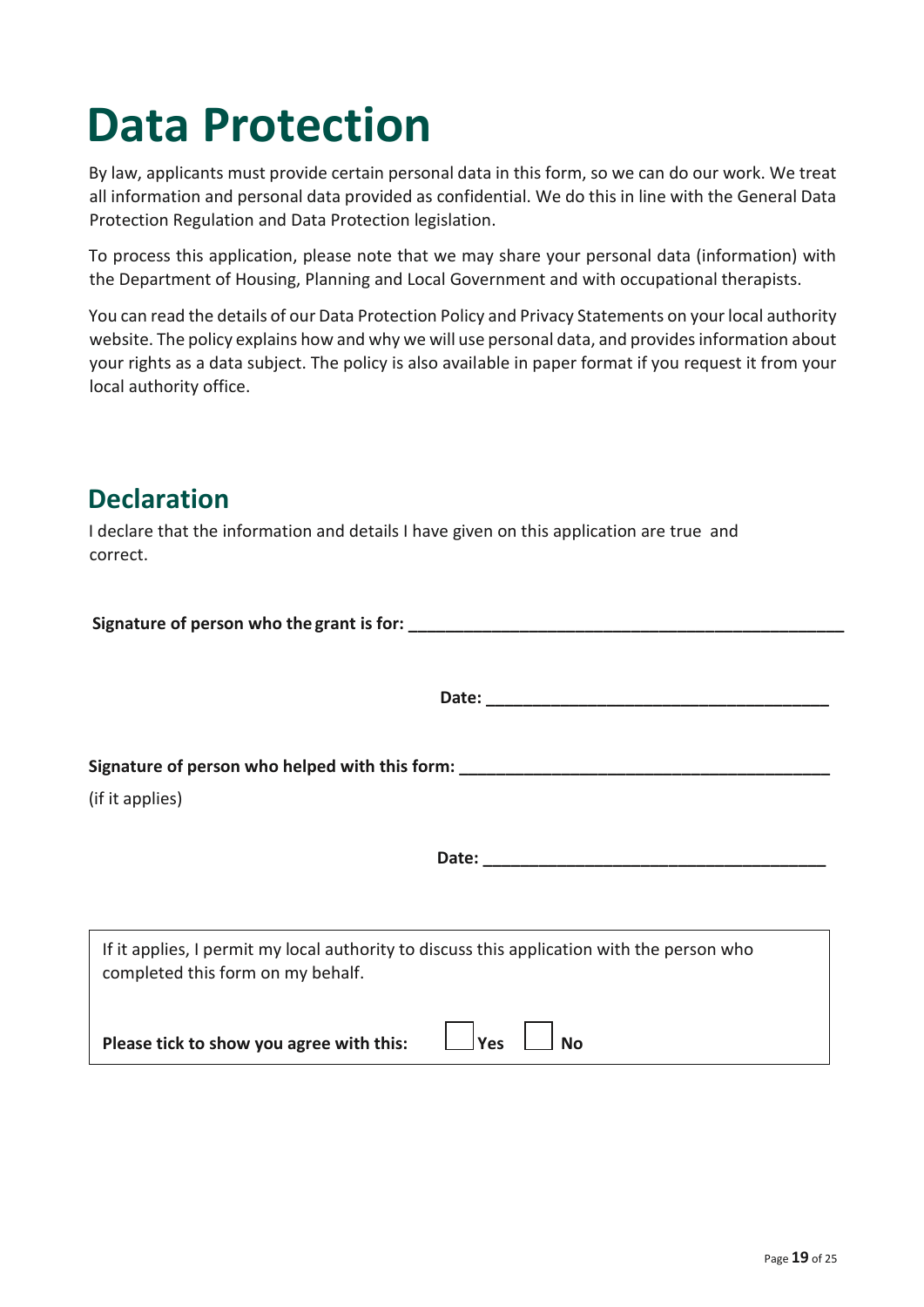# **Checklist for what to include with this form**

Your application will be **delayed** if details and documents are missing**.** This checklist will help you to send in all the documents needed to deal with your application.

#### **All applications will need the following:**

**This form.** Fully completed.



**Evidence of income** (see page 16 for details)**.** 

Include proof of all income earned by:

- all the people living in the home aged 18 years or over **except for** those in full-time education that are aged under 23 years; **and**
- the registered property owner (and spouse if it applies), **except if** the home is rented from a landlord, provided by an Approved Housing Body or is a communal residence.

 **Comply with Local Property Tax** (see page 12 for details)**.** 

Include proof that the home complies with Local Property Tax.

If the **home is rented,** you will need to send the following from the landlord:

- ⚫ evidence home complies with Local Property Tax, **and**
- ⚫ a current tenancy agreement registered with the Residential Tenancies Board (RTB), **and**
- ⚫ a letter of permission to do the work.

If the home is **rented** by an **Approved Housing Body** or is a **communal residence**, you will need to send the following:

- ⚫ evidence home complies with Local Property Tax, **and**
- a letter of permission to do the work.

 **Completed Doctor's Certificate** (page 17-18 stamped and signed by your doctor)**.**  This **is required** for both:

⚫ **Housing Adaptation Grant for People with a Disability**, **and/or**

⚫ **Mobility Aids Grant**.

The Doctor's Certificate is **not required** for a **Housing Aid for Older People Grant unless** your application is urgent due to a medical condition.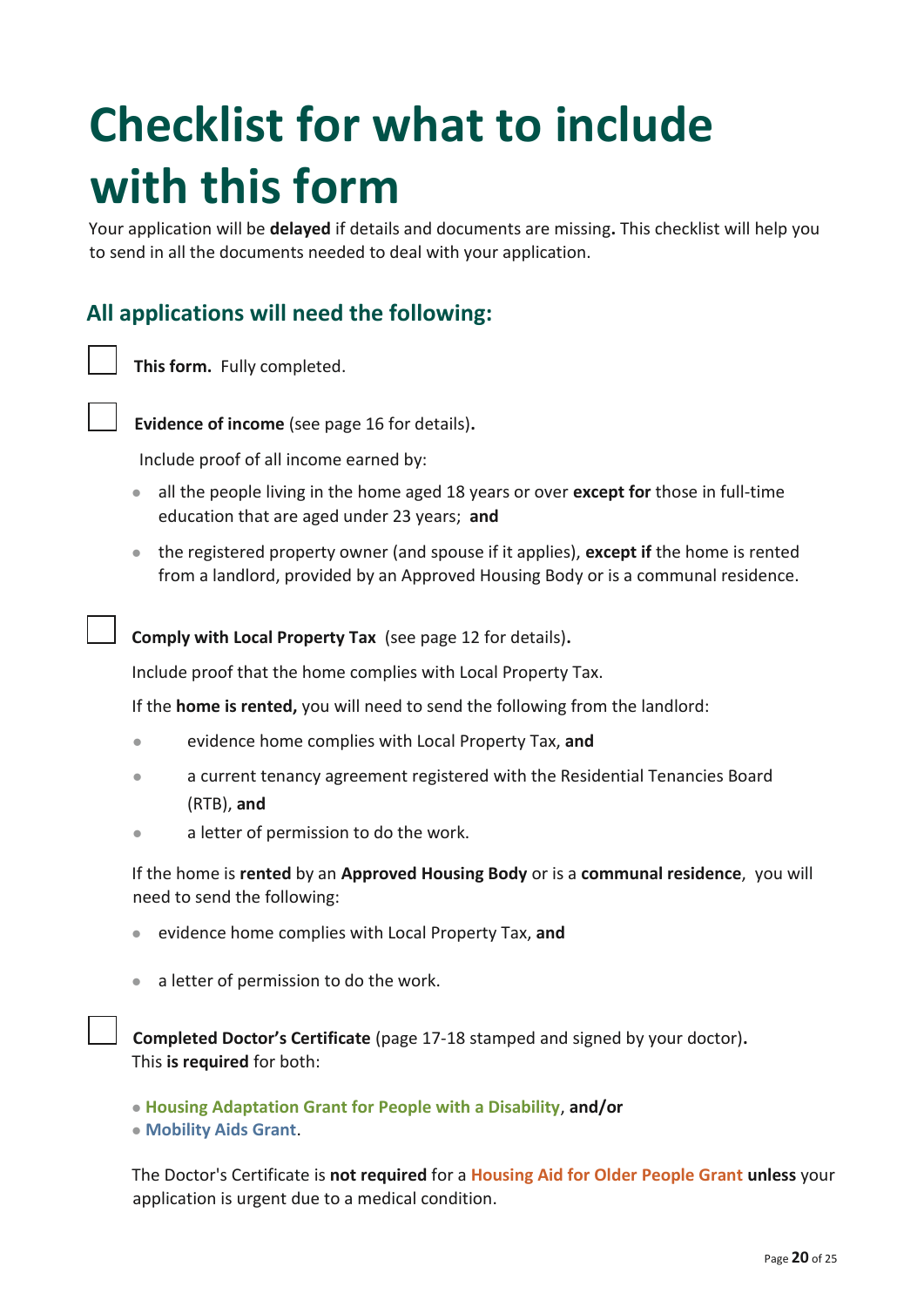## **Checklist (…continued 1)**

#### **Electronic Funds Transfer Form** (see page 23).

■ Please complete this with the applicant's account details to enable us to pay them the grant once the works have been approved and completed.



● Please submit two written itemised quotations from contractors of your choosing.



● Please provide the contractors' VAT number and six-digit Access Code to enable us to check their Tax Clearance.

#### **Evidence of Balance of Costs.**

■ Please submit documentary evidence of how you propose to pay for the balance of the cost of the works. This can be in the form of a Bank Statement, Credit Union Statement, or loan approval.

**Some applications need extra documents, we will tell you about these on the next page.**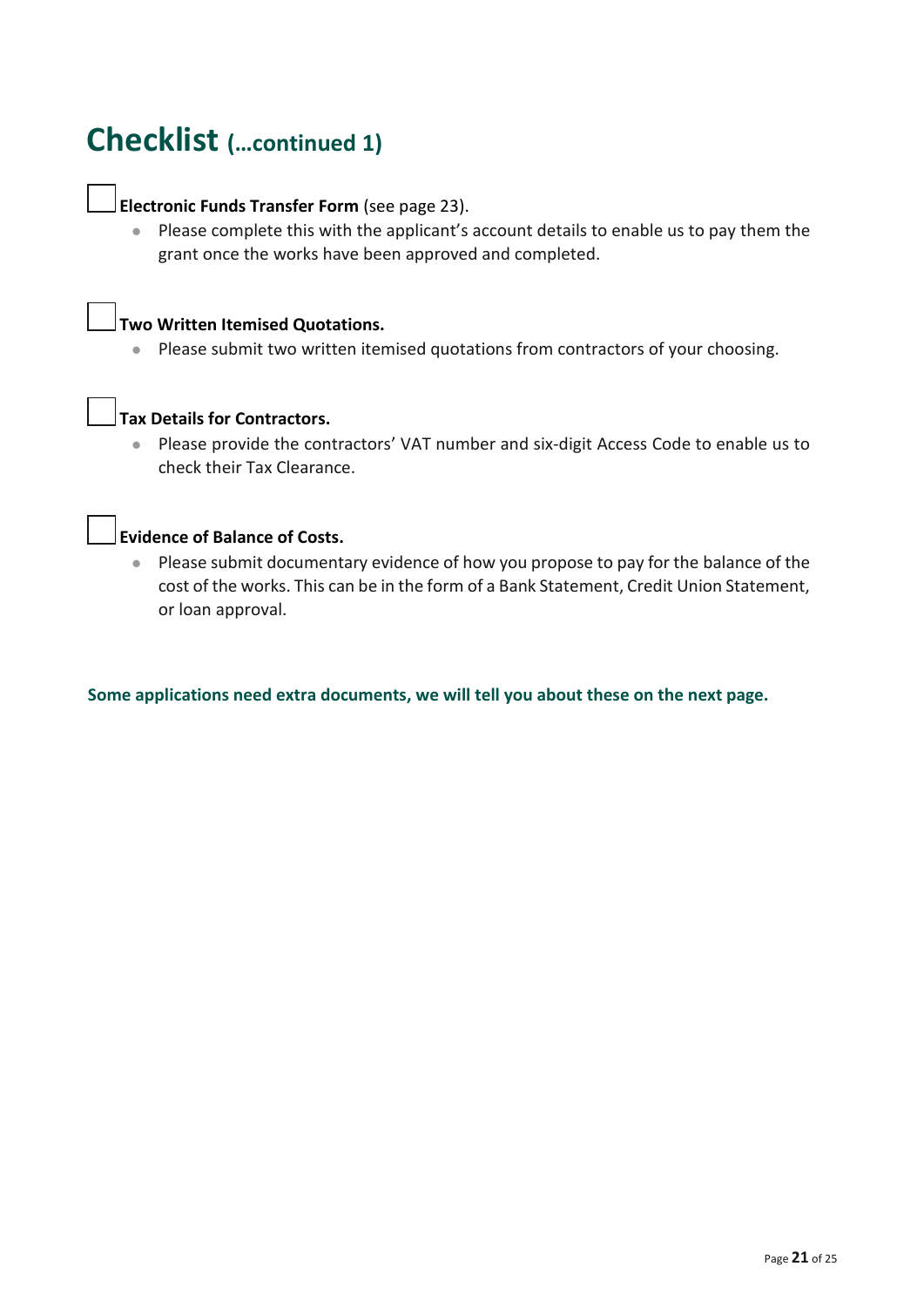## **Checklist (…continued 2)**

#### **Applications for Housing Adaptation Grant for People with a Disability also need to include:**

#### **Occupational therapist report if …**

… you are applying for a big change to the use of a room in the home, installing a stair lift, a ramp, or adding an extension. If you cannot provide this report, your local authority can arrange an assessment for you.

**Based on the above, do you require the services of an Occupational Therapist?:** (If you tick yes, the local authority will arrange for an Occupational Therapist to contact you to assess your needs.)



#### **Compliance with HSE Level Access Shower Guidelines if …**

… you are applying to convert an existing bathroom into a level access shower room. Please see page 24 for details.

#### **Applications for Mobility Aid Grant also need to include:**

#### **Occupational therapist report if …**

… you are applying for a grant to put in a stair lift or ramp(s). If you cannot provide this report, your local authority can arrange an assessment for you.

#### **Based on the above, do you require the services of an Occupational Therapist?:**

(If you tick yes, the local authority will arrange for an Occupational Therapist to contact you to assess your needs.)



#### **Applications for Housing Aid for Older People Grant also need to include:**

**For roof repairs:** You need to include a letter from your insurance company stating repairs are not covered under your policy.

**For upgrading electrical wiring:** You need to include a report from an electrician describing the necessary repairs. This electrician must be registered with the Registered Electrical Contractors of Ireland (RECI).

**For central heating system:** If you need to upgrade an existing central heating system, you need to include a report from a heating contractor stating that the existing heating system is 'beyond economic repair'. This means that it is more costeffective to replace the heating system than repair it.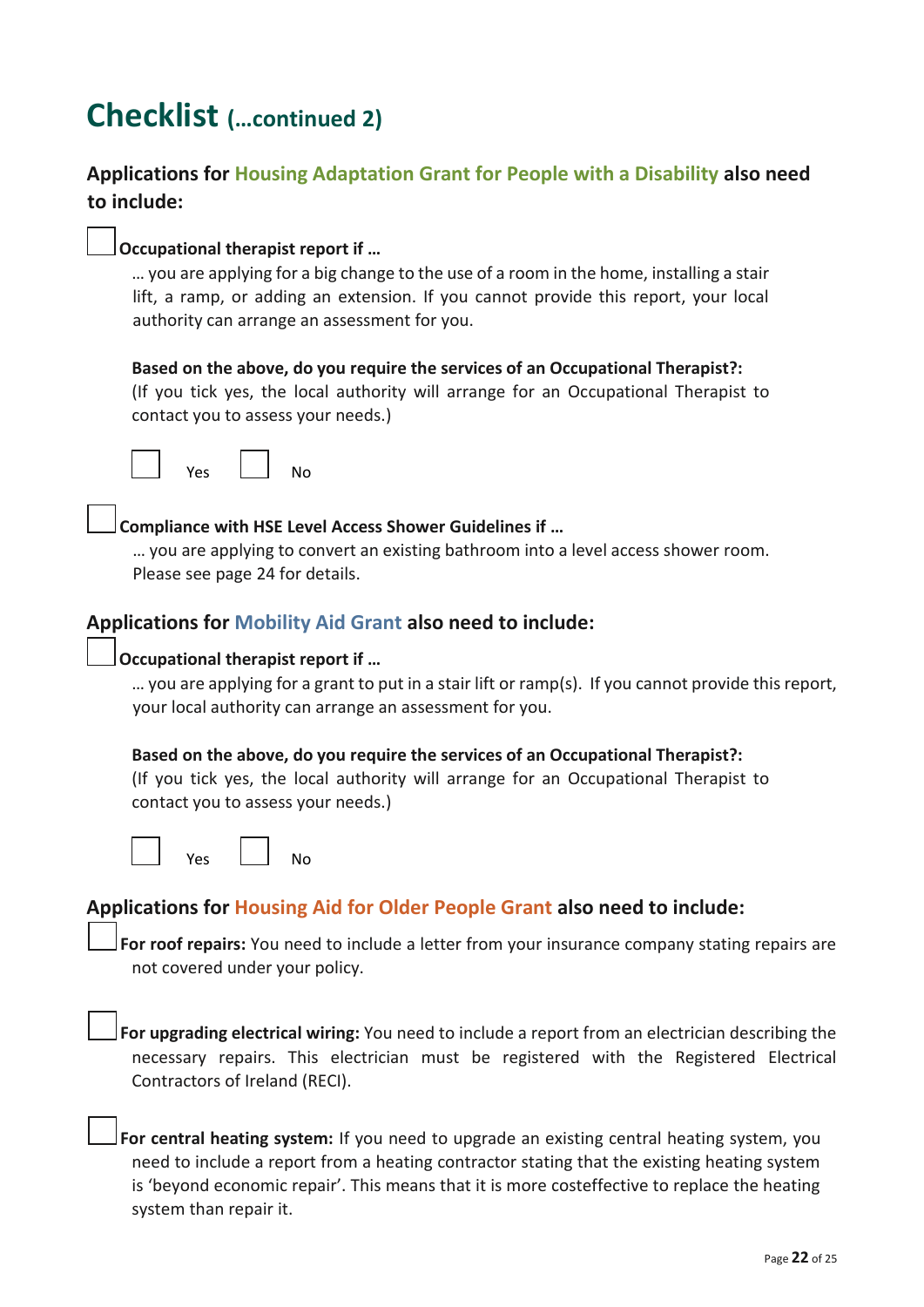| <b>Applicant's Account Details:</b>                                                                                                                                                                                                                  |                  |
|------------------------------------------------------------------------------------------------------------------------------------------------------------------------------------------------------------------------------------------------------|------------------|
|                                                                                                                                                                                                                                                      |                  |
|                                                                                                                                                                                                                                                      |                  |
|                                                                                                                                                                                                                                                      |                  |
| $\begin{array}{ c c c c c }\n\hline\n \quad  &  \quad  &  \quad  & \textbf{Account No:} \end{array}$<br><b>Sort Code:</b>                                                                                                                            |                  |
| BIC:<br>.                                                                                                                                                                                                                                            |                  |
| <b>IBAN</b><br>.<br>IE:                                                                                                                                                                                                                              |                  |
| Applicant's Email Address (Remittance Advice): _________________________________                                                                                                                                                                     |                  |
| Contact Name: ________________________ Contact Number: _________________________                                                                                                                                                                     |                  |
| I hereby confirm that the above details are correct for the named applicant and will<br>advise in writing any change in the account details to The Accounts Payable Section,<br>Fingal County Council, County Hall, Main Street, Swords, Co. Dublin. |                  |
|                                                                                                                                                                                                                                                      |                  |
| (if joint account)                                                                                                                                                                                                                                   | Date: __________ |
| This form was sent to you by (see below) please return your completed form to this member of Staff:                                                                                                                                                  |                  |

This box is for internal use only: Supplier I.D. \_\_\_\_\_\_\_\_\_\_\_\_\_\_\_\_\_\_\_\_\_\_\_\_\_\_\_\_\_\_\_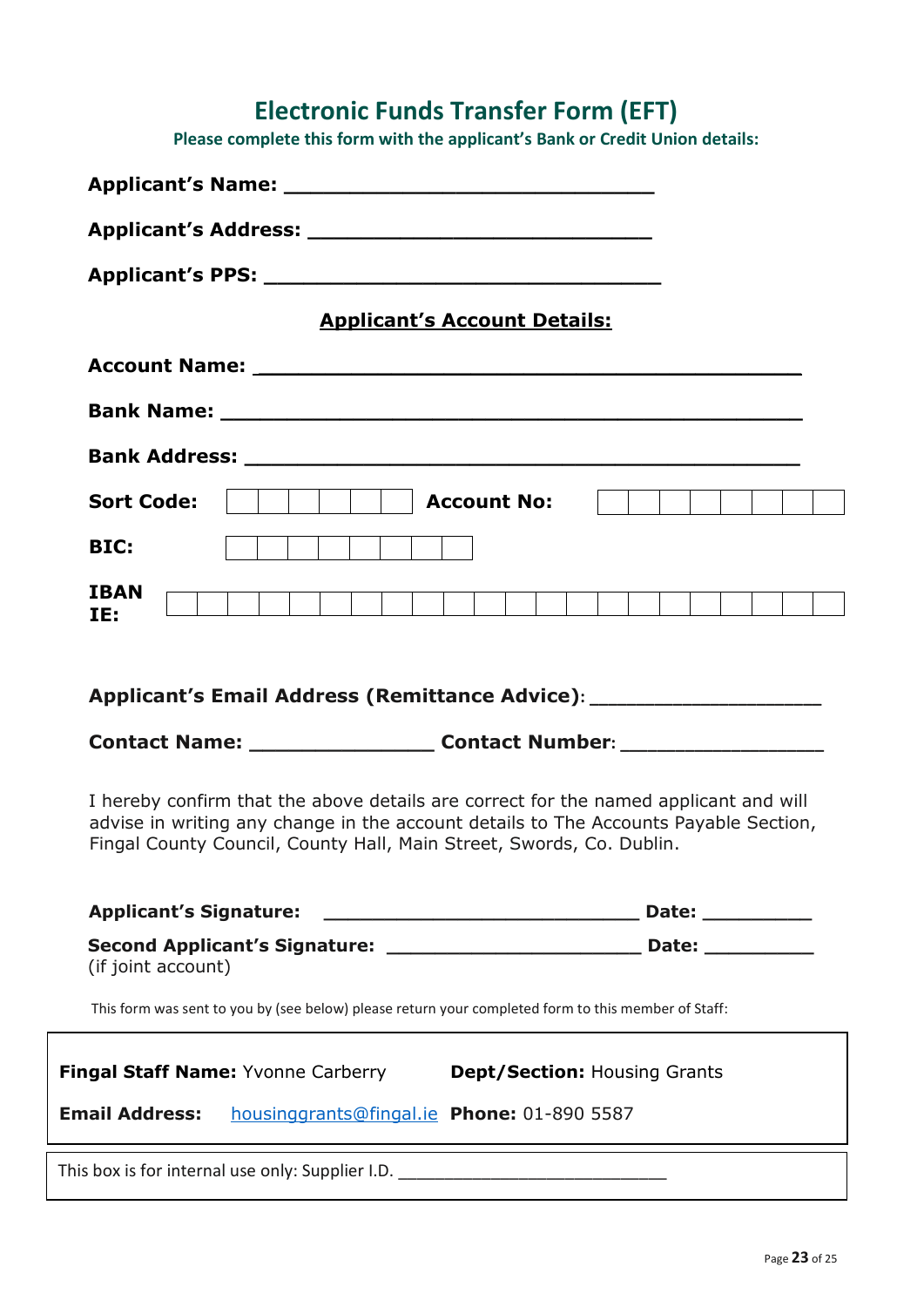### **HSE Level Access Shower Guidelines**

Minimum size of bathroom  $1800m \times 2000mm$  (6' x 6'.6")

#### *Level Access Shower:*

 $\checkmark$  Level Access shower, minimum shower area 1000mm x 900mm.

#### *Shower Options:*

- **1.** *Tiled Concrete Floor:* 
	- $\checkmark$  It must have a slip resistant value of R11.
	- $\checkmark$  The floor should finish flush with the bathroom floor.

#### **Central Drain**:

The floor within the shower area should slope gradually to a central drain to provide a gradient between 1:30 and 1:20 (20mm – 30mm drop over sloping area).

#### **Corner Drain**:

The floor within the shower area should slope gradually to the drain outlet, to provide a gradient of 1:30 and 1:20 (40mm 60mm drop over entire area).

- **2.** Level access shower tray with half height doors to provide a water seal and access to an assistant for assisted showering. A shower curtain can hang inside the doors.
- **3.** Sunken shower tray with grill to provide level access. A shower curtain and /or half height shower screen can be used.
- $\checkmark$  Wall mounted flip up seat with arms and legs to range generally between 420mm and 500mm above floor.
- $\checkmark$  Thermostatic controlled shower or thermal cut out shower must control the temperature to a safe anti scald temperature of 41 degrees.
- $\checkmark$  Controls 900mm to 1200mm above floor, within reach of an assistant if necessary and positioned on the outer side of the shower head.
- $\checkmark$  Showerhead adjustable 1200mm to 2000mm above floor positioned 750mm from corner.
- $\checkmark$  Grab rails 35mm x 600mm, horizontal rail 700mm above floor, vertical rail 800mm to 1400mm.

#### *Toilet:*

- $\checkmark$  Toilet pan preferably 400/500m high.
- $\checkmark$  The centre line of the pan should be 450/500mm from side of wall to permit use of grab rail/over the toilet commode.
- $\checkmark$  Minimum of 750mm clear space (i.e. no boxed in pipes etc.) from wall to front of pan.
- $\checkmark$  Grab rail height 700mm above floor level.

#### *Wash Hand Basin:*

- $\checkmark$  Wall bracketed no pedestal
- ✓ Width 500mm.
- $\checkmark$  Project 430mm to 450mm from wall.
- $\checkmark$  Knee space 700mm.
- $\checkmark$  Height 900mm.
- $\checkmark$  Lever type and inline mixer.